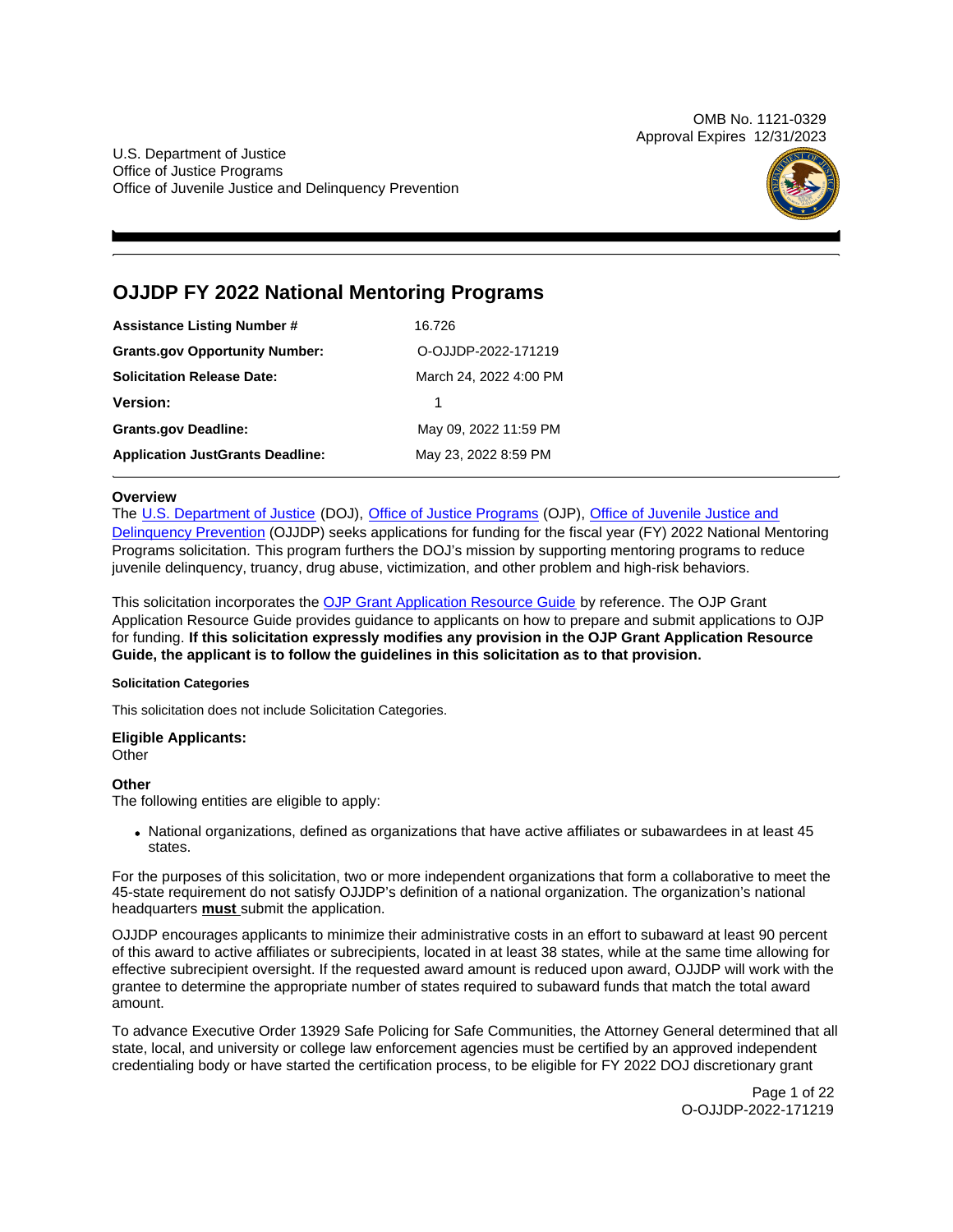<span id="page-1-0"></span>funding. To become certified, the law enforcement agency must meet two mandatory conditions: (1) the agency's use-of-force policies adhere to all applicable federal, state, and local laws and (2) the agency's use-of-force policies prohibit chokeholds except in situations where use of deadly force is allowed by law. The certification requirement also applies to law enforcement agencies receiving DOJ discretionary grant funding through a subaward. For detailed information on this certification requirement, please visit

[https://cops.usdoj.gov/SafePolicingEO](https://cops.usdoj.gov/SafePolicingEO%20) to access the Standards for Certification on Safe Policing for Safe Communities, the Implementation Fact Sheet, and the List of Designated Independent Credentialing Bodies.

All recipients and subrecipients (including any for-profit organization) must forgo any profit or management fee.

Eligible applicants must provide mentoring services to youth who are 17 years old or younger at the time of admission to the program.

# **Contact Information**

For technical assistance with submitting the Application for Federal Assistance standard form (SF)-424 and the Disclosure of Lobbying Activities form (SF-LLL) in [Grants.gov](https://Grants.gov), contact the [Grants.gov](https://Grants.gov) Customer Support Hotline at 800-518-4726 or 606-545-5035, [Grants.gov Customer Support,](https://www.grants.gov/web/grants/support.html) or [support@grants.gov.](mailto:support@grants.gov) The [Grants.gov](https://Grants.gov)  Support Hotline operates 24 hours a day, 7 days a week, except on federal holidays.

For technical assistance with submitting the **full application** in DOJ's Justice Grants System (JustGrants), contact the JustGrants Service Desk at 833-872-5175 or [JustGrants.Support@usdoj.gov.](mailto:JustGrants.Support@usdoj.gov) The JustGrants Service Desk operates 5 a.m. to 9 p.m. eastern time (ET) Monday to Friday and 9 a.m. to 5 p.m. Saturday, Sunday, and federal holidays.

For assistance with any other requirements of this solicitation, contact the OJP Response Center by telephone at 800-851-3420 or TTY: 301-240-6310 (hearing impaired only), or by email at [grants@ncjrs.gov.](mailto:grants@ncjrs.gov) The OJP Response Center hours of operation are 10 a.m. to 6 p.m. ET Monday to Friday, and 10 a.m. to 8 p.m. on the solicitation closing date. General information on applying for OJJDP awards can be found at [https://www.ojjdp.gov/funding/funding.html.](https://www.ojjdp.gov/funding/funding.html)

For information related to unforeseen technical issues beyond the control of the applicant impacting submission, see "**How to Apply**" section, **Experiencing Unforeseen Technical Issues**.

#### **Submission Information**

Applications will be submitted to DOJ in two steps:

**Step 1:** The applicant must submit by the [Grants.gov](https://Grants.gov) deadline the required Application for Federal Assistance standard form (SF)-424 and a Disclosure of Lobbying Activities (SF-LLL) form when they register in [Grants.gov](https://Grants.gov) at [https://www.grants.gov/web/grants/register.html.](https://www.grants.gov/web/grants/register.html)

Beginning April 4, 2022, the Federal government will cease using the Data Universal Numbering System (DUNS) number to uniquely identify entities. At that point, entities doing business with the Federal government will use a Unique Entity Identifier (UEI) created in SAM.gov. If your entity is currently registered in SAM.gov, your UEI has already been assigned and is viewable in SAM.gov. This includes inactive registrations. If you are a new entity registering in SAM.gov, you will continue to register in SAM.gov using the DUNS number assigned by Dun and Bradstreet (D&B) until April 4, 2022. Upon completing your registration in SAM.gov, you will be assigned a UEI. For additional information, see the [Unique Entity Identifier Update](https://www.gsa.gov/about-us/organization/federal-acquisition-service/office-of-systems-management/integrated-award-environment-iae/iae-systems-information-kit/unique-entity-identifier-update) and the [OJP Grant Application Resource](https://www.ojp.gov/funding/apply/ojp-grant-application-resource-guide#unique-entity)  [Guide.](https://www.ojp.gov/funding/apply/ojp-grant-application-resource-guide#unique-entity)

**IMPORTANT:** [Grants.gov](https://Grants.gov) will transition to UEI at 11:59 p.m. eastern time (ET) on March 31, 2022.

To support this transition, DOJ will update all posted [Grants.gov](https://Grants.gov) funding opportunity packages to reflect the use of UEI.

All entities applying for DOJ funding opportunities that have a [Grants.gov](https://Grants.gov) close date after March 31, 2022, must take one of the following actions:

1) Complete and submit the SF-424 and SF-LLL **no later than March 30, 2022, at 8:00 p.m. ET**.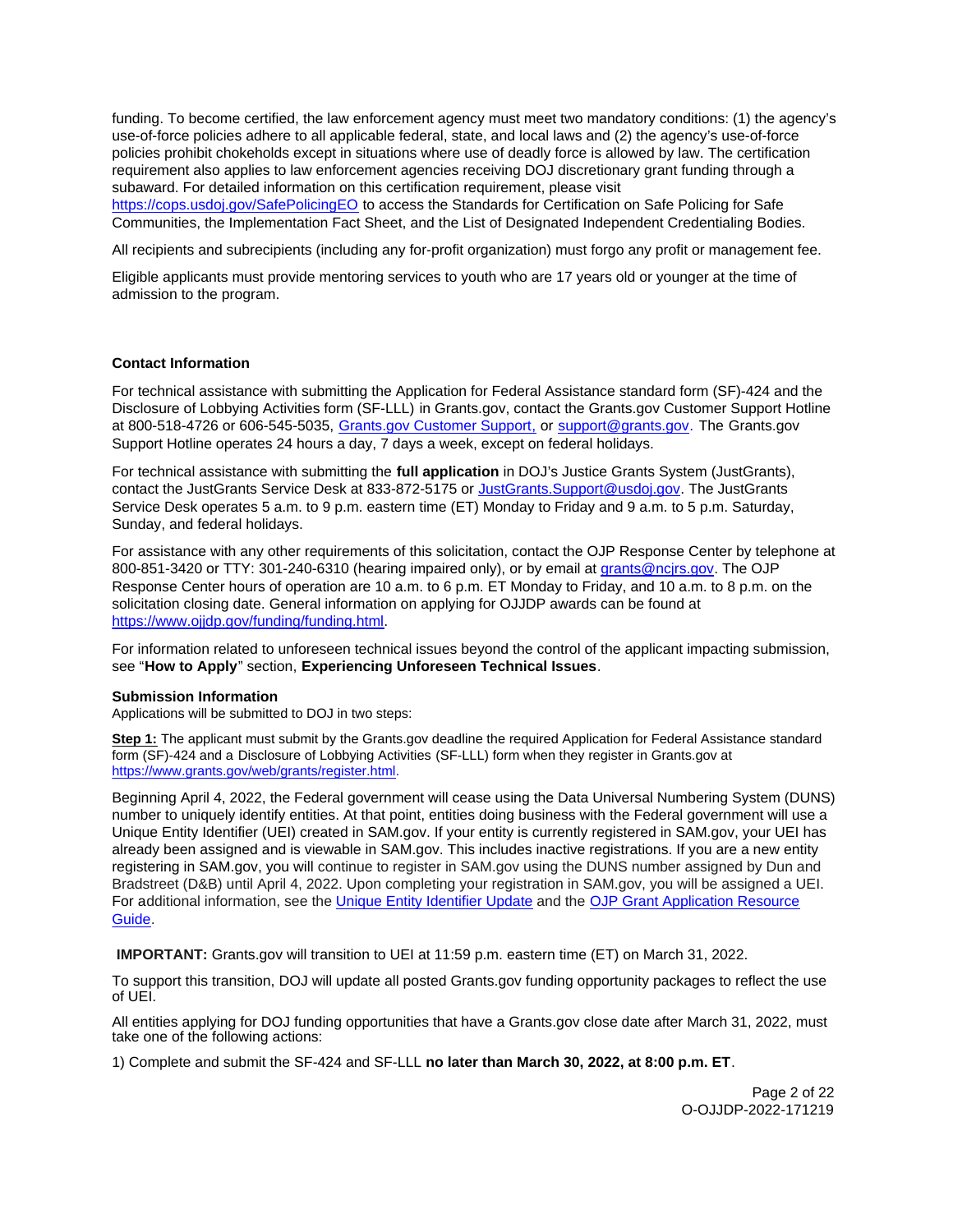• If the SF-424 is not completed and submitted by this time, any information contained in the SF-424 will be lost during the transition.

• If this occurs, applicants will need to re-enter their data in the new SF-424 form upon returning to [Grants.gov](https://Grants.gov) on April 1, 2022.

2) Wait until April 1, 2022, to begin and submit the [Grants.gov](https://Grants.gov) application.

**Step 2:** The applicant must then submit the **full application,** including attachments, in JustGrants at [JustGrants.usdoj.gov.](https://justicegrants.usdoj.gov/) To be considered timely, the full application must be submitted in JustGrants by the JustGrants application deadline. [OJP](https://www.ojp.gov/funding/apply/ojp-grant-application-resource-guide#apply) encourages applicants to review the "How to Apply" section in the OJP [Grant Application Resource Guide](https://www.ojp.gov/funding/apply/ojp-grant-application-resource-guide#apply) and the [JustGrants website](https://justicegrants.usdoj.gov/news) for more information, resources, and training.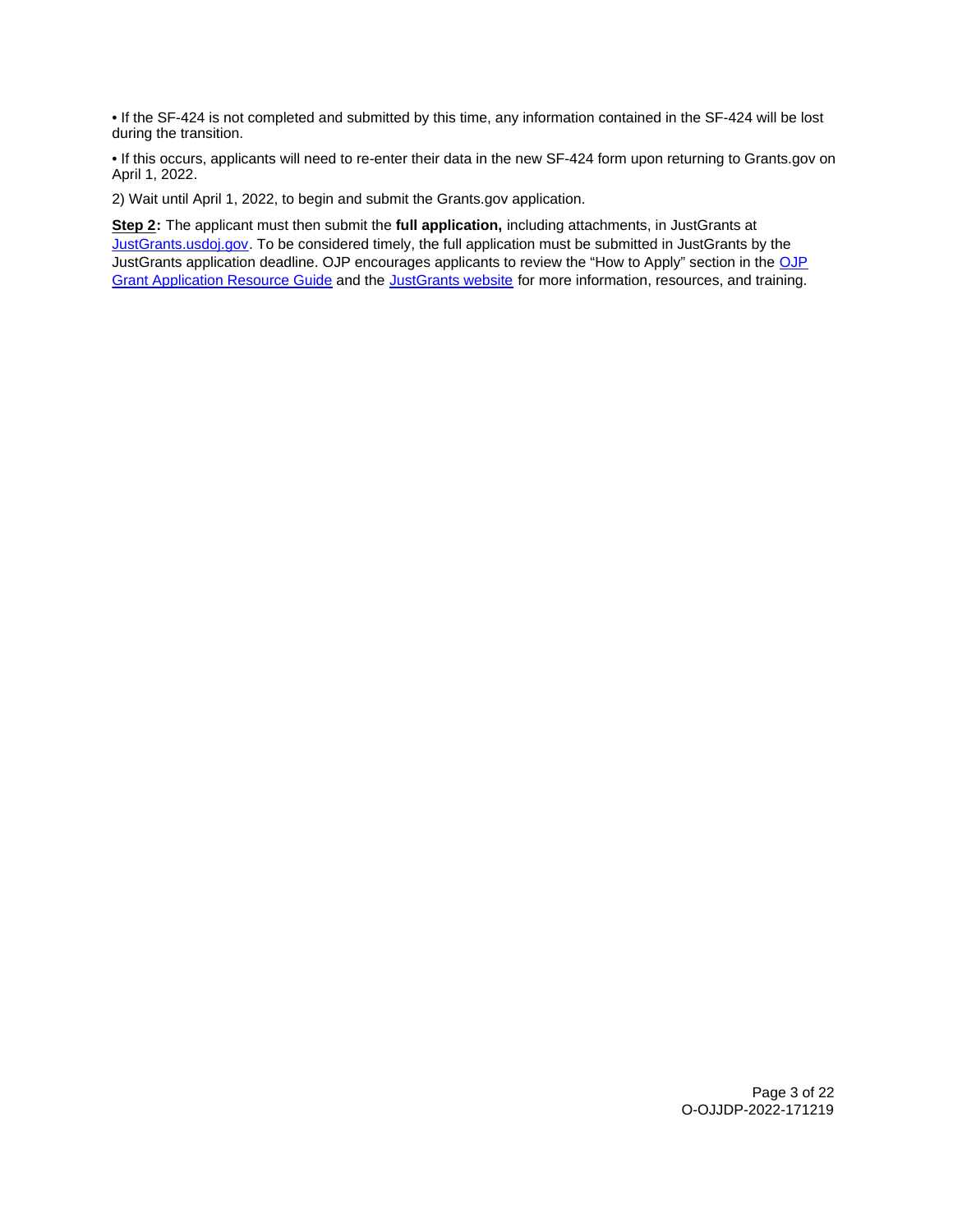# **Contents**

| Contact Information                                                                     | $\mathbf{2}$   |
|-----------------------------------------------------------------------------------------|----------------|
| <b>Program Description</b>                                                              | 6              |
| Overview                                                                                | 6              |
| <b>Statutory Authority</b>                                                              | 6              |
| Specific Information                                                                    | 6              |
| Goals, Objectives, Deliverables, and Timeline                                           | 6              |
| <b>Evidence-Based Programs or Practices</b>                                             | $\overline{7}$ |
| Information Regarding Potential Evaluation of Programs and Activities                   | $\overline{7}$ |
| <b>OJP Priority Areas</b>                                                               | $\overline{7}$ |
| <b>Federal Award Information</b>                                                        | 8              |
| Awards, Amounts and Durations                                                           | 8              |
| Availability of Funds                                                                   | 8              |
| <b>Types of Awards</b>                                                                  | 9              |
| Financial Management and System of Internal Controls                                    | 9              |
| <b>Budget Information</b>                                                               | 9              |
| Cost Sharing or Matching Requirement                                                    | 9              |
| Pre-agreement Costs (also known as Pre-award Costs)                                     | 9              |
| Limitation on Use of Award Funds for Employee Compensation: Waiver                      | 9              |
| Prior Approval, Planning, and Reporting of Conference/Meeting/Training Costs            | 9              |
| Costs Associated with Language Assistance (if applicable)                               | 9              |
| <b>Eligibility Information</b>                                                          | 10             |
| Application and Submission Information                                                  | 10             |
| Information to Complete the Application for Federal Assistance (SF-424)                 | 10             |
| Standard Applicant Information (JustGrants 424 and General Agency Information)          | 10             |
| Proposal Abstract                                                                       | 10             |
| <b>Proposal Narrative</b>                                                               | 11             |
| Goals, Objectives, Deliverables, and Timeline                                           | 12             |
| <b>Budget and Associated Documentation</b>                                              | 13             |
| Budget Worksheet and Budget Narrative (Web-based Form)                                  | 13             |
| Indirect Cost Rate Agreement (if applicable)                                            | 13             |
| Financial Management Questionnaire (including applicant disclosure of high-risk status) | 13             |
| Disclosure of Process Related to Executive Compensation                                 | 13             |
| <b>Additional Application Components</b>                                                | 13             |
| <b>Tribal Authorizing Resolution</b>                                                    | 13             |
| Research and Evaluation Independence and Integrity Statement                            | 13             |
| <b>Executive Summary Chart</b>                                                          | 14             |
| Disclosures and Assurances                                                              | 14             |
| Disclosure of Lobbying Activities                                                       | 14             |
| <b>DOJ Certified Standard Assurances</b>                                                | 14             |
| Applicant Disclosure of Duplication in Cost Items                                       | 14             |
| DOJ Certifications Regarding Lobbying; Debarment, Suspension and Other Responsibility   |                |
| Matters; and Drug-Free Workplace Requirements                                           | 14             |
| Applicant Disclosure and Justification - DOJ High-Risk Grantees (if applicable)         | 14             |
| How to Apply                                                                            | 14             |
| Submission Dates and Time                                                               | 15             |
| Application Review Information                                                          | 16             |
| <b>Review Criteria</b>                                                                  | 16             |
|                                                                                         |                |

Page 4 of 22 O-OJJDP-2022-171219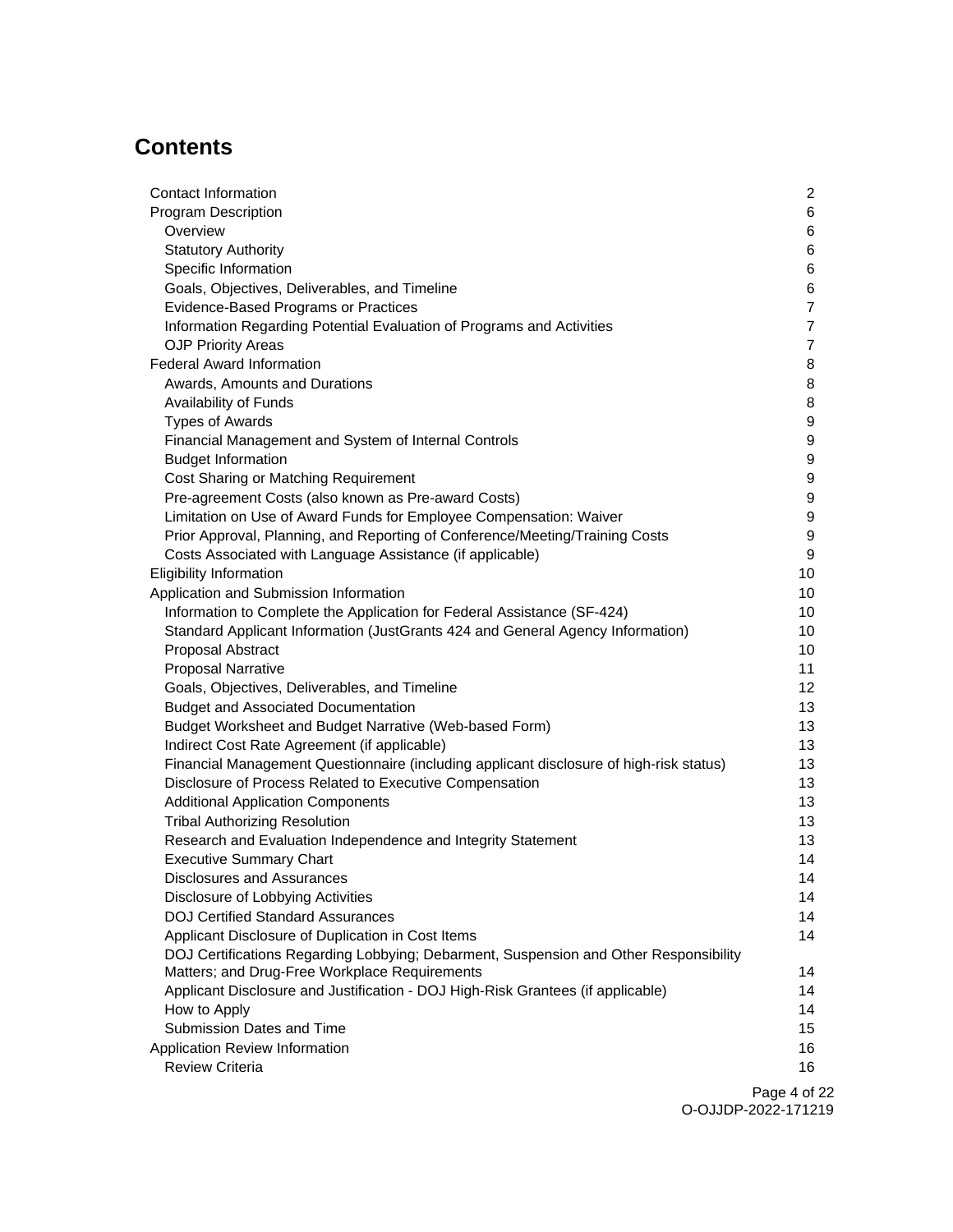| <b>Review Process</b>                                                   | 16 |
|-------------------------------------------------------------------------|----|
| <b>Federal Award Administration Information</b>                         | 17 |
| <b>Federal Award Notices</b>                                            | 17 |
| Administrative, National Policy, and Other Legal Requirements           | 17 |
| Information Technology (IT) Security Clauses                            | 17 |
| General Information about Post-Federal Award Reporting Requirements     | 17 |
| Federal Awarding Agency Contact(s)                                      | 17 |
| Other Information                                                       | 17 |
| Freedom of Information and Privacy Act (5 U.S.C. 552 and 5 U.S.C. 552a) | 17 |
| Provide Feedback to OJP                                                 | 17 |
| <b>Performance Measures</b>                                             | 17 |
| <b>Application Checklist</b>                                            | 18 |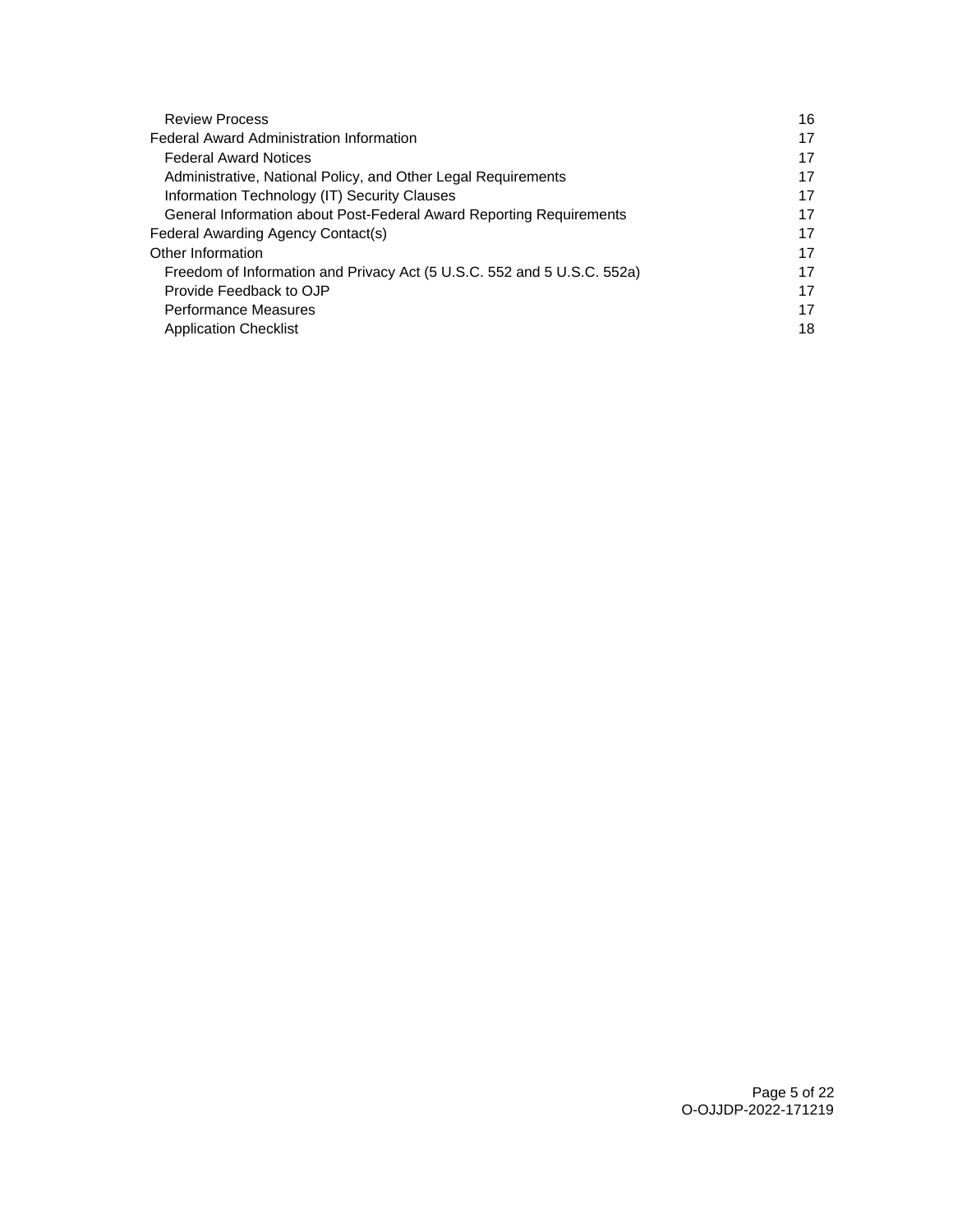# <span id="page-5-0"></span>**Program Description**

### **Overview**

OJP is committed to advancing work that promotes civil rights and racial equity, increases access to justice, supports crime victims and individuals impacted by the justice system, strengthens community safety and protects the public from crime and evolving threats, and builds trust between law enforcement and the community. This solicitation provides funding for applicant organizations to enhance and expand mentoring services for children and youth that are at risk or high risk for juvenile delinguency, victimization, and juvenile justice system involvement.

# **Statutory Authority**

Any awards under this solicitation would be made under statutory authority provided by a full-year appropriations act for FY 2022. As of the writing of this solicitation, the Department of Justice is operating under a short-term "Continuing Resolution"; no full-year appropriation for the Department has been enacted for FY 2022

# **Specific Information**

This program supports the implementation and delivery of mentoring services to youth populations that are at risk or high risk for juvenile delinquency, victimization, and juvenile justice system involvement. Mentoring services can be one-on-one, group, peer, or a combination of these types. Applicants must initiate mentoring services to youth who are 17 years old or younger at the time of admission to the program. Mentors must be an adult (age 18 or older), or in cases where peer mentoring models are being implemented, an older peer and under adult supervision. Funding is encouraged to support new mentoring matches, but can also support existing mentoring matches through program completion. However, the applicant must specify the number of new and existing matches to be served during the project period in the required "Executive Summary Chart" (see Additional Application Components section).

For this solicitation, the target population should include youth who are at risk or high risk for delinquency or victimization and/or are involved in the juvenile justice system. For this solicitation, OJJDP defines at-risk and high-risk youth as youth who are most likely to become involved in the juvenile justice system because they: possess certain risk factors in key life domain areas (i.e., individual, family, school, community) ; are already involved in the juvenile justice system; and/or reside in environments that have high rates of parental incarceration, community violence, drug markets, gang concentration, and failing schools.

OJJDP also highly encourages applicants to target mentoring services to underserved populations. For this solicitation, OJJDP defines underserved youth as those who demonstrate need but have not participated in mentoring services due to a; shortage of trained and screened mentors; special physical or mental challenges; having an incarcerated parent; having a parent in the military, including a deployed parent; residing in a detention or correctional facility; being a tribal member; being lesbian, gay, bisexual, transgender, or questioning; or other analogous barriers to accessing mentors.

OJJDP **requires** applicants to develop and implement a plan to serve American Indian and Alaska Native (AI/AN) youth, both on and off reservations, with these grant funds. OJJDP strongly encourages applicants to target mentoring services that incorporate opportunities for youth and law enforcement engagement.

Refer to [https://www.gpo.gov/fdsys/pkg/FR-2010-06-28/pdf/2010-15605.pdf.](https://www.gpo.gov/fdsys/pkg/FR-2010-06-28/pdf/2010-15605.pdf) "Rural" encompasses all population, housing, and territory not included within an urban area.

## **Goals, Objectives, Deliverables, and Timeline**

The program's goal is to improve outcomes (such as improved academic performance and reduced school dropout rates) for at-risk and high-risk youth, and reduce negative outcomes (including juvenile delinquency, substance use, and gang participation) through mentoring.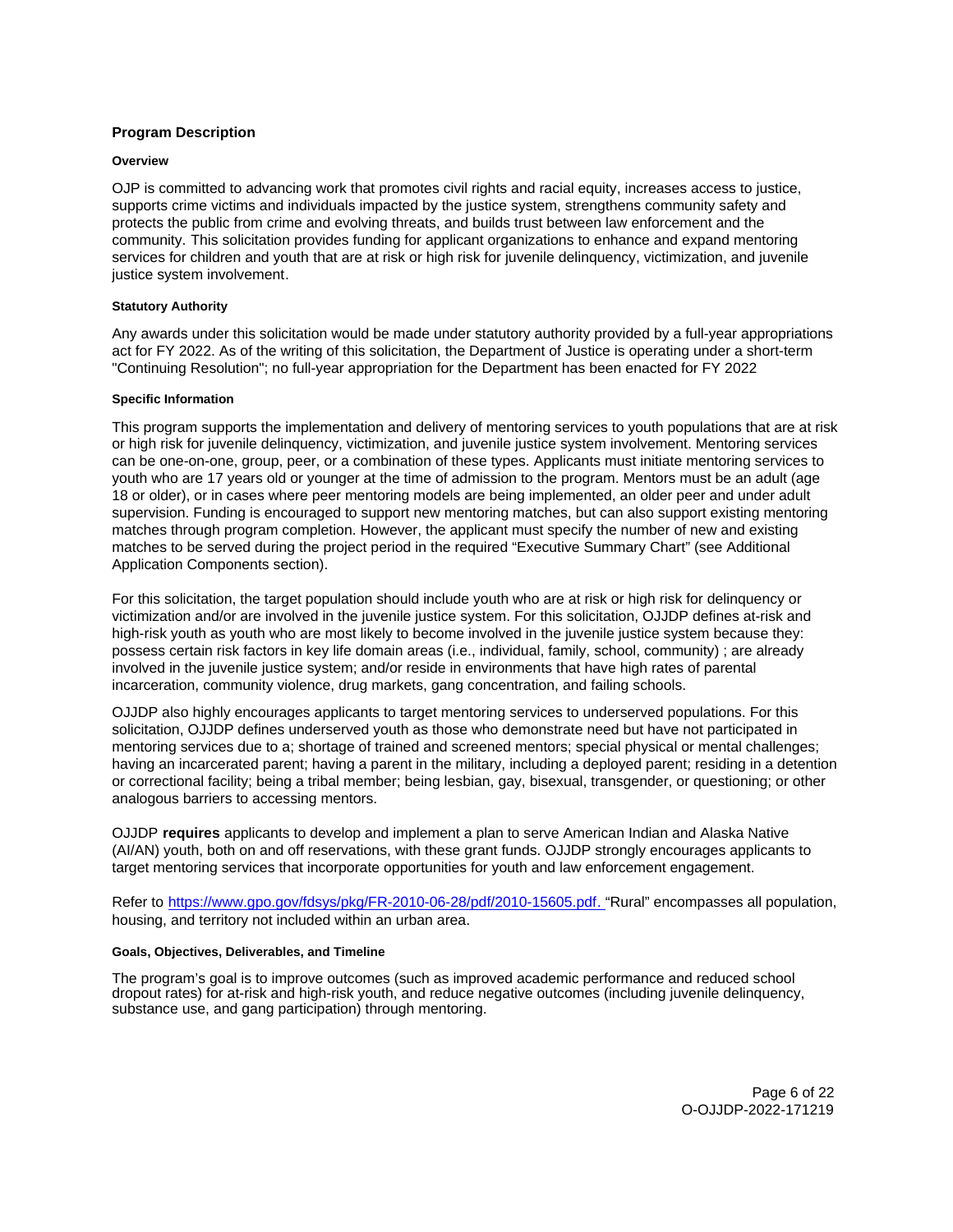# <span id="page-6-0"></span>**Objectives**

OJJDP has identified the following specific program objectives:

- Increase the number of at-risk or high-risk youth receiving mentoring services.
- Increase or maintain the number of screened and well-trained mentors, with an emphasis on ensuring the mentors selected reflect the youth they serve.
- Develop and implement program design enhancements that align with research and evidence on effective mentoring approaches.

# **Deliverables**

Project sites must address the following deliverables in their application as part of their project design and implementation:

- Provide high-quality mentoring services that meet the needs associated with the target population(s) and that will reduce delinquency or other problem behaviors in at-risk or high-risk youth. Applicants should identify the proposed target population(s), the exact number of youth to be served, and the type of program model to be used (individual, group, or peer), and explain how the proposed mentoring approach will appropriately respond to their unique needs in a way that is likely to promote positive outcomes.
- Identify and implement program design **enhancements** in one or more of the six core practice areas listed in the Elements of Effective Practice for Mentoring, 4th edition ([http://www.mentoring.org/images/uploads/Final\\_Elements\\_Publication\\_Fourth.pdf](http://www.mentoring.org/images/uploads/Final_Elements_Publication_Fourth.pdf)), as highlighted on OJJDP's National Mentoring Resource Center [website.](https://nationalmentoringresourcecenter.org/index.php/what-works-in-mentoring/elements-of-effective-practice-for-mentoring.html)
- Implement and promote family engagement as part of the program design or approach.
- Enhance the mentoring model to specifically address the issue and impact of bullying (including cyberbullying) on the youth served in their programs.
- Track the program's target population, new and existing matches, and delivered services as specified in the project design and Appendix B: Mentoring Program Profile (see details below in the "Project Design and Implementation" section.

The Goals, Objectives, and Deliverables are directly related to the performance measures that show the completed work's results, as discussed under the Application and Submission Information section. Quantitative information provided under Objectives (such as number of youth served, etc.) must match numbers listed in Appendix B: Mentoring Program Profile.

#### **Evidence-Based Programs or Practices**

OJP strongly encourages the use of data and evidence in policymaking and program development for criminal justice, juvenile justice, and crime victim services. For additional information and resources on evidence-based programs or practices, see the [OJP Grant Application Resource Guide.](https://www.ojp.gov/funding/apply/ojp-grant-application-resource-guide#evidence-based)

### **Information Regarding Potential Evaluation of Programs and Activities**

OJP may conduct or support an evaluation of the programs and activities funded under this solicitation. For additional information, see the [OJP Grant Application Resource Guide](https://www.ojp.gov/funding/apply/ojp-grant-application-resource-guide#potential-evaluation) section entitled "Information Regarding Potential Evaluation of Programs and Activities."

#### **OJP Priority Areas**

The Department of Justice is committed to advancing work that promotes civil rights and racial equity, increases access to justice, supports crime victims and individuals impacted by the justice system, strengthens community safety and protects the public from crime and evolving threats, and builds trust between law enforcement and the community.

1. Priority Considerations Supporting Executive Order 13985, Advancing Racial Equity and Support for Underserved Communities Through the Federal Government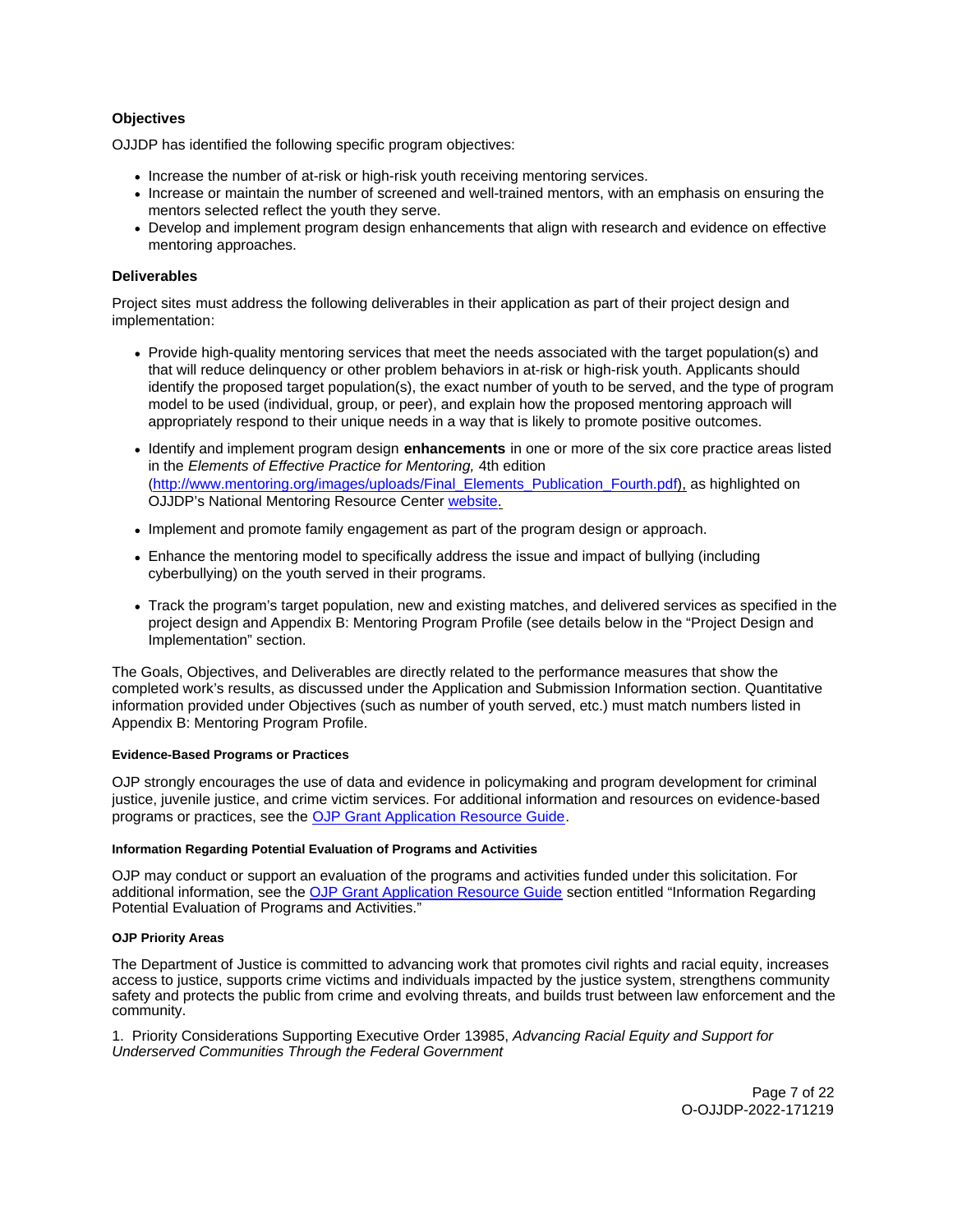<span id="page-7-0"></span>Consistent with this Executive Order, the term "underserved community" refers to a population sharing a particular characteristic, as well as a geographic community, that has been systematically denied a full opportunity to participate in aspects of economic, social, and civic life or whose members have been historically underserved, marginalized, and adversely affected by inequality. Such communities include, among others, Black people, Hispanics and Latino/a/e people, Native American and other Indigenous peoples of North America (including Alaska Natives, Eskimos, and Aleuts), Asian Americans, Native Hawaiians, and Pacific Islanders.

In support of Executive Order 13985, OJP will:

A. Give priority consideration to applications that include project(s) that will promote racial equity and the removal of barriers to access and opportunity for communities that have been historically underserved, marginalized, and adversely affected by inequality, when making award decisions.

To receive this consideration, the applicant must describe how the proposed project(s) will address potential inequities and barriers to equal opportunity, and/or contribute to greater access to services for underserved and historically marginalized populations.

B. Give priority consideration to applicants that can demonstrate that their capabilities and competencies for implementing their proposed project(s) are enhanced because the applicant (or at least one proposed subrecipient that will receive at least 30% of the requested award funding, as demonstrated in the Budget Worksheet and Budget Narrative) identifies as a culturally specific organization. To receive this additional priority consideration, applicants must describe how being a culturally specific organization (or funding the culturally specific subrecipient organization(s)) will enhance their ability to implement the proposed project(s) and should also specify which culturally specific populations are intended or expected to be served or to have their needs addressed under the proposed project(s).

Culturally specific organizations are defined for purposes of this solicitation as private nonprofit or tribal organizations whose primary purpose as a whole is to provide culturally specific services to, among others, Black people, Hispanics and Latino/a/e people, Native American and other Indigenous peoples of North America (including Alaska Natives, Eskimos, and Aleuts), Asian Americans, Native Hawaiians, and/or Pacific Islanders.

Note: Addressing these priority areas is one of many factors that OJP considers in making funding decisions. Receiving priority consideration for one or more priority areas is not a guarantee of an award.

#### **Federal Award Information**

#### **Solicitation Categories**

This solicitation does not include Solicitation Categories.

**Awards, Amounts and Durations** 

5 \$[30,000,000.00](https://30,000,000.00)

**Anticipated Number of Awards Anticipated Maximum Dollar Amount of Awards** 

10/1/22 12:00 AM 36

**Period of Performance Start Date Period of Performance Duration (Months)** 

**Anticipated Total Amount to be Awarded Under Solicitation**  [\\$45,000,000.00](https://45,000,000.00)

#### **Additional Information**

Based on the availability of funding, OJJDP may request that an applicant selected for funding reduce their proposed budget. If funding is reduced, OJJDP will work with a successful grantee to adjust the proposed number of states where funding will be used as well as the number of mentors to be recruited and mentees to be served.

**Availability of Funds** 

Page 8 of 22 O-OJJDP-2022-171219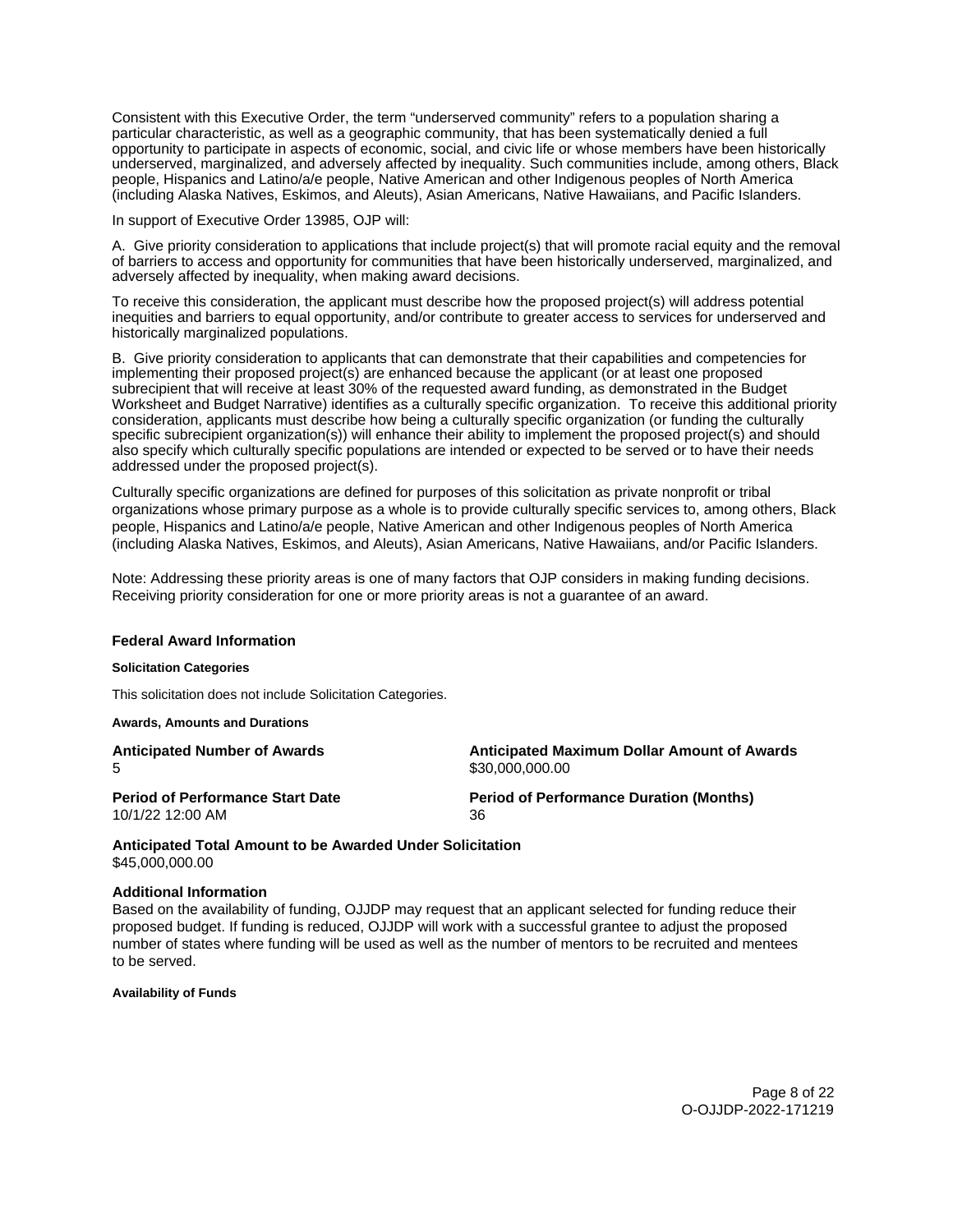<span id="page-8-0"></span>This solicitation, and awards (if any are made) under this solicitation, are subject to the availability of appropriated funds and to any modifications or additional requirements that may be imposed by the agency or by law. In addition, nothing in this solicitation is intended to, and does not, create any right or benefit, substantive or procedural, enforceable at law or in equity by any party against the United States, its departments, agencies, or entities, its officers, employees, or agents, or any other person.

# **Types of Awards**

OJJDP expects to make awards under this solicitation as grants. See the "Administrative, National Policy, and Other Legal Requirements" section of the [OJP Grant Application Resource Guide](https://ojp.gov/funding/Apply/Resources/Grant-App-Resource-Guide.htm) for a brief discussion of important statutes, regulations, and award conditions that apply to many (or in some cases, all) OJP grants

# **Financial Management and System of Internal Controls**

Award recipients and subrecipients (including recipients or subrecipients that are pass-through entities) must, as described in the Part 200 Uniform Requirements as set out at 2 C.F.R. 200.303, comply with standards for financial and program management. See the [OJP Grant Application Resource Guide](https://www.ojp.gov/funding/apply/ojp-grant-application-resource-guide#fm-internal-controls) for additional information.

# **Program Income**

Program income means gross income earned by the nonfederal entity that is directly generated by a supported activity or earned as a result of the federal award during the period of performance. See 2.C.F.R. § 200.80 (definition of "Program Income"). **Program Income is not allowable per this solicitation.** 

# **Food and Entertainment Costs**

Food and entertainment, including amusement, diversion, social activities, and any associated costs (i.e., tickets to shows or sports events, meals, lodging, rentals, transportation, and gratuities) are unallowable. Certain exceptions may apply when such costs have a programmatic purpose and have been approved by the awarding agency; [See Section 3.13 of the DOJ Financial Guide](https://www.ojp.gov/sites/g/files/xyckuh241/files/media/document/DOJ_FinancialGuide_1.pdf) 

**Budget Information** 

#### **Cost Sharing or Matching Requirement**

This solicitation does not require a match.

#### **Pre-agreement Costs (also known as Pre-award Costs)**

See the [OJP Grant Application Resource Guide](https://www.ojp.gov/funding/apply/ojp-grant-application-resource-guide#pre-agreement-costs) information on Pre-agreement Costs (also known as Pre-award Costs).

### **Limitation on Use of Award Funds for Employee Compensation: Waiver**

See the [OJP Grant Application Resource Guide](https://www.ojp.gov/funding/apply/ojp-grant-application-resource-guide#limitation-use-award) information on the Limitation on Use of Award Funds for Employee Compensation; Waiver.

# **Prior Approval, Planning, and Reporting of Conference/Meeting/Training Costs**

See the [OJP Grant Application Resource Guide](https://www.ojp.gov/funding/apply/ojp-grant-application-resource-guide#prior-approval) for information on Prior Approval, Planning, and Reporting of Conference/Meeting/Training Costs.

# **Costs Associated with Language Assistance (if applicable)**

See the [OJP Grant Application Resource Guide](https://www.ojp.gov/funding/apply/ojp-grant-application-resource-guide#costs-associated) for information on Costs Associated with Language Assistance.

Page 9 of 22 O-OJJDP-2022-171219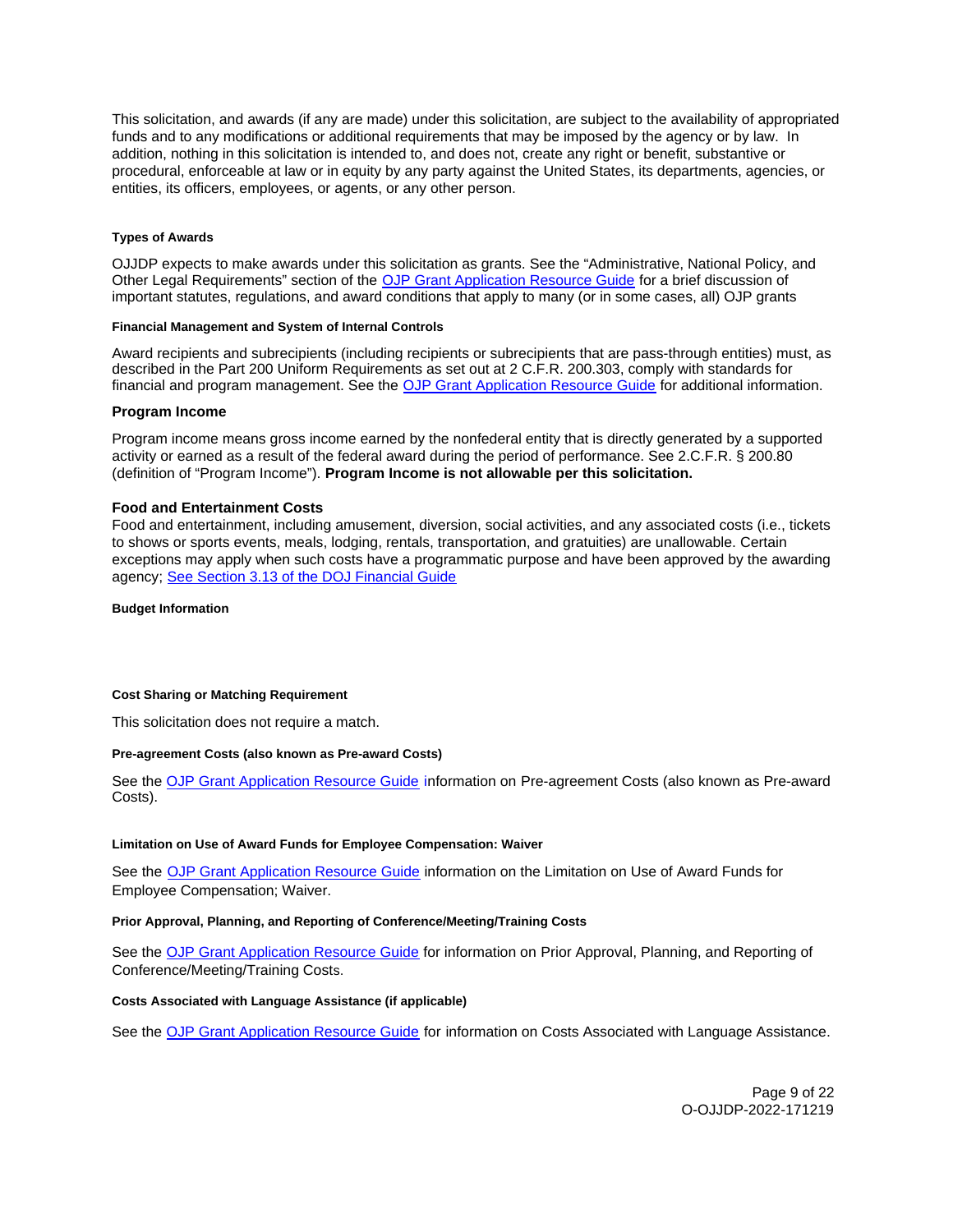# <span id="page-9-0"></span>**Eligibility Information**

For eligibility information, see the solicitation cover page.

For information on cost sharing or match requirements, see the "Federal Award Information" section.

# **Application and Submission Information**

The following application elements **must** be included in the application to meet the basic minimum requirements to advance to peer review and receive consideration for funding:

- Proposal Abstract
- Proposal Narrative
- Budget Worksheet and Budget Narrative (Web-based Form) (The web-based form includes the budget details and the budget narrative.)
- Executive Summary Chart (see required format below in Additional Application Components section

See the "Application Elements and Formatting Instructions" section of the [OJP Grant Application Resource Guide](https://www.ojp.gov/funding/apply/ojp-grant-application-resource-guide#application-elements)  for information on what happens to an application that does not contain all the specified elements or is nonresponsive to the scope of the solicitation.

#### **Information to Complete the Application for Federal Assistance (SF-424)**

The SF-424 must be submitted in [Grants.gov](https://Grants.gov). It is a required standard form used as a cover sheet for submission of preapplications, applications, and related information. See the [OJP Grant Application Resource Guide](https://www.ojp.gov/funding/apply/ojp-grant-application-resource-guide#complete-application) for additional information on completing the SF-424.

In Section 8F of the SF-424, please include the name and contact information of the individual **who will complete the application in JustGrants**. JustGrants will use this information (email address) to assign the application to this user in JustGrants.

**Intergovernmental Review:** This solicitation ("funding opportunity") **is** subject to [Executive Order 12372.](https://www.archives.gov/federal-register/codification/executive-order/12372.html) An applicant may find the names and addresses of state Single Points of Contact (SPOCs) at the following website: [https://www.whitehouse.gov/wp-content/uploads/2020/01/spoc\\_1\\_16\\_2020.pdf.](https://www.whitehouse.gov/wp-content/uploads/2020/01/spoc_1_16_2020.pdf) If the applicant's state appears on the SPOC list, the applicant must contact its SPOC to find out about, and comply with, the state's process under E.O. 12372. In completing the SF-424, an applicant whose state appears on the SPOC list is to make the appropriate selection in response to question 19, once the applicant has complied with its state E.O. 12372 process. An applicant whose state does not appear on the SPOC list should answer question 19 by selecting the response that the: "Program is subject to E.O. 12372 but has not been selected by the state for review."

### **Standard Applicant Information (JustGrants 424 and General Agency Information)**

The "Standard Applicant Information" section of the JustGrants application is prepopulated with the SF-424 data submitted in [Grants.gov.](https://Grants.gov) The applicant will need to review the Standard Applicant Information in JustGrants and make edits as needed. Within this section, the applicant will need to add ZIP Codes for areas affected by the project; confirm its Authorized Representative; and verify and confirm the organization's Unique Entity Identifier, legal name, and address.

#### **Proposal Abstract**

A proposal abstract (no more than 400 words) summarizing the proposed project, including the purpose of the project, primary activities, expected outcomes, the service area, intended beneficiaries, and subrecipients (if known), will be completed in the JustGrants web-based form. This abstract should be written in the third person and will be made publicly available on the OJP website if the project is awarded. Applicants must detail in their abstract how they will include AI/AN youth.

> Page 10 of 22 O-OJJDP-2022-171219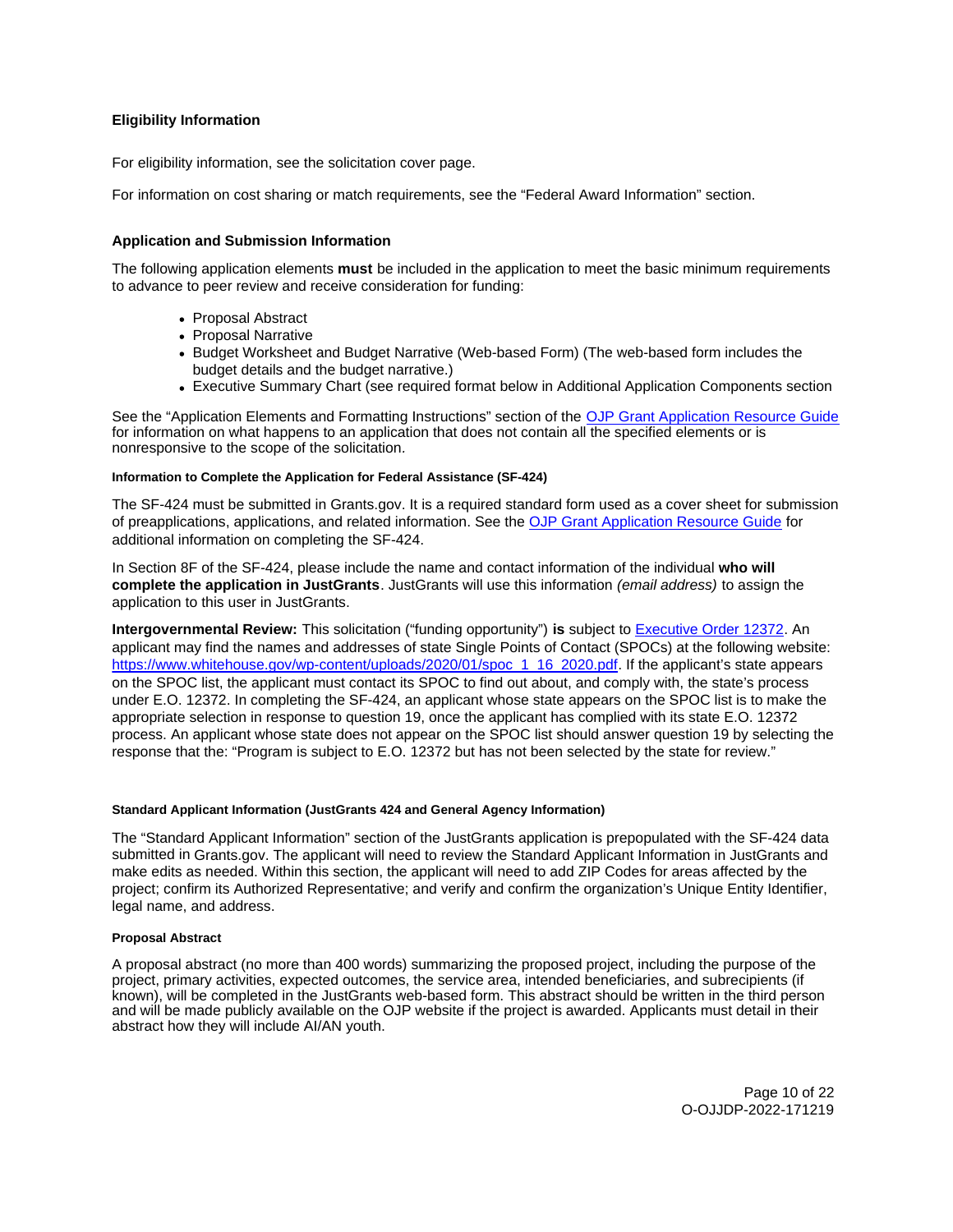# <span id="page-10-0"></span>**Proposal Narrative**

The proposal narrative should be submitted as an attachment in JustGrants. The attached document should be double-spaced, using a standard 12-point Times New Roman font; have no less than 1-inch margins; and should not exceed 30 pages. Pages should be numbered and submitted as an attachment. If the proposal narrative fails to comply with these length restrictions, OJJDP may consider such noncompliance in peer review and in final award decision.

The following sections must be included as part of the proposal narrative:

a. Description of the Issue

Applicants should briefly describe the nature and scope of the problem that the program will address (e.g., juvenile crime, gang activity, underage drinking, drug abuse, truancy, youth employment, school performance, etc.). The applicant should use data to provide evidence that the problem exists, demonstrate the size and scope of the problem, and document the effects of the problem on the target population and the larger community. Any data or research referenced in the narrative should include information about the source of the data and/or a citation. Applicants should describe the target population and any previous or current attempts to address the problem. Applicants should describe any research or evaluation studies that relate to the problem and contribute to their understanding of its causes and potential solutions. While OJJDP expects applicants to review the research literature for relevant studies, they should also explore whether unpublished local sources of research or evaluation data are available.

b. Project Design and Implementation

Applicants should detail how the project will operate throughout the funding period and describe how they will complete the deliverables stated in the Goals, Objectives, and Deliverables section of this solicitation. In this section, applicants should describe the proposed mentoring model to be implemented. Please note: all program numbers mentioned in this section should match those listed in Appendix B: Mentoring Program Profile.

In this section, applicants should include their detailed plan to serve AI/AN youth with the requested grant funds, both on and off reservations. Moreover, applicants are expected to include information in their application that highlights how their mentoring model will directly address the impact of bullying (including cyberbullying) on the youth served in their programs.

Mentoring programs targeting specific underserved populations should highlight how the anticipated services would best support the unique needs of these populations, such as key partnerships, cultural sensitivity, or specialized curricula. Applicants will also need to collect and track data on the specific populations they target, how many new and existing matches they make, and also provide other data as submitted in their Mentoring Program Profile document (see Appendix B).

OJJDP encourages applicants to select evidence-based practices for their programs. This section should also include details regarding any leveraged resources (cash or in-kind) from local sources to support the project and discuss plans for sustainability beyond the grant period.

If the applicant is seeking priority consideration for Priority 1(A), it should address in this section how the proposed project(s) will promote racial equity and/or the removal of barriers to access and opportunity, and/or contribute to greater access to services, for communities that have been historically underserved, marginalized, and adversely affected by inequality.

**Timeline.** Applicants should submit a realistic timeline or milestone chart that indicates major tasks associated with the goals and objectives of the project, assigns responsibility for each, and plots completion of each task by month or quarter for the duration of the award, using "Year 1," "Month 1," "Quarter 1," etc., not calendar dates (see "Sample Project Timelines" [here\)](https://ojjdp.ojp.gov/funding/ojjdp-sample-timelines). Applicants should submit the timeline as a separate attachment, as stipulated in Additional Application Components. On receipt of an award, the recipient may revise the timeline, based on training and technical assistance that OJJDP will provide.

> Page 11 of 22 O-OJJDP-2022-171219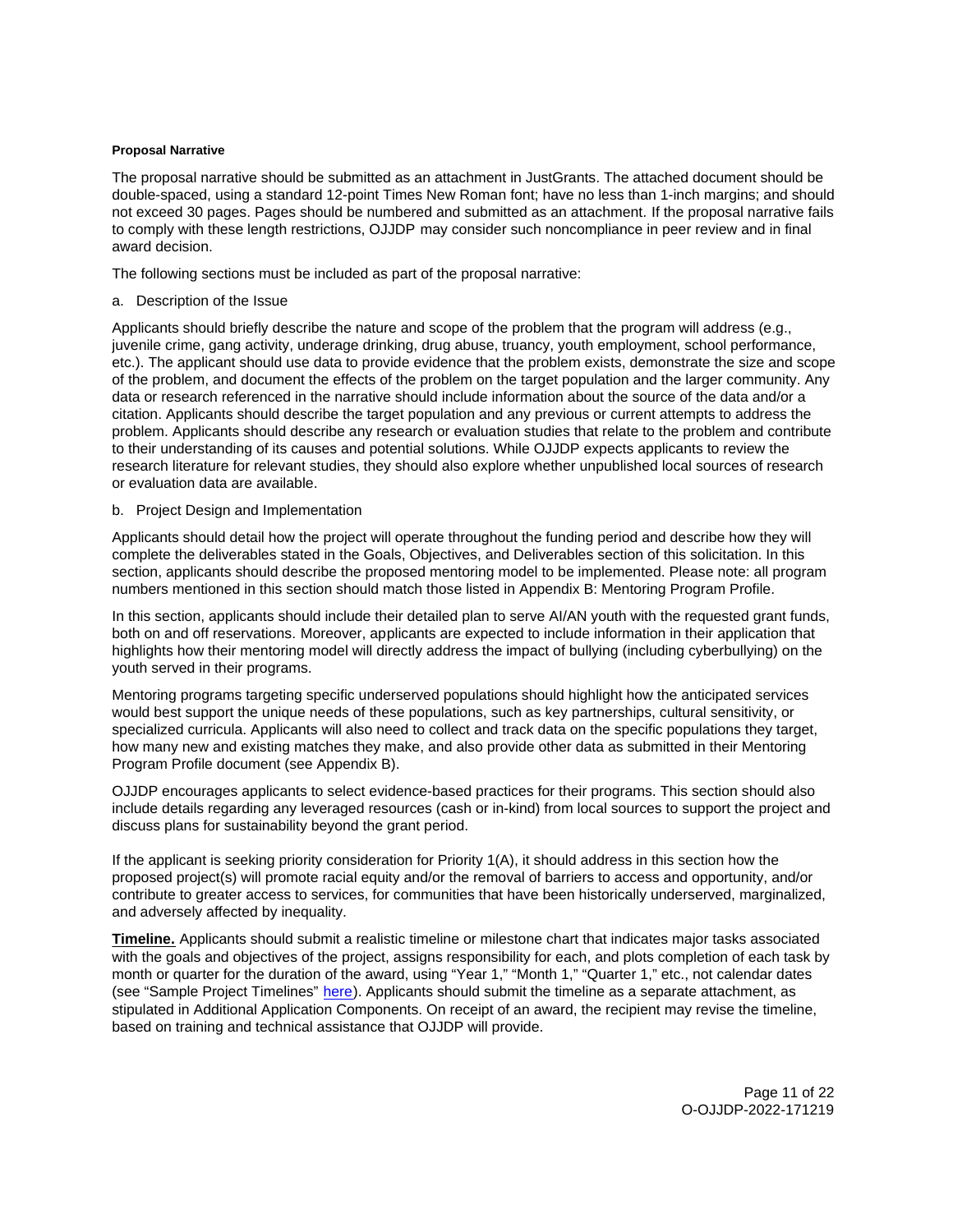# <span id="page-11-0"></span>c. Capabilities and Competencies

This section should describe the experience and capability of the applicant organization and any contractors or subgrantees that the applicant will use to implement and manage this effort and its associated federal funding, highlighting any previous experience implementing projects of similar design or magnitude. Applicants should highlight their experience/capability/capacity to manage subawards, including details on their system for fiscal accountability. Management and staffing patterns should be clearly connected to the project design described in the previous section. Applicants should describe the roles and responsibilities of project staff and explain the program's organizational structure and operations. Applicants should include a copy of an organizational chart showing how the organization operates, including who manages the finances; how the organization manages subawards, if there are any; and the management of the project proposed for funding.

# Applicants should describe:

- How they meet each of the qualifications outlined under the Eligibility section.
- Their experience providing mentoring practices (informed by the research) of a similar scope and scale.
- Their capability and expertise with high-risk and underserved youth populations.
- A detailed description of their experience in serving AI/AN youth.

If the applicant is seeking priority consideration under Priority 1(B), it should describe within this section how being a culturally specific organization (or funding a culturally specific subrecipient organization at a minimum of 30% of the project budget) will enhance its ability to implement the proposed project(s) and should also specify which culturally specific populations are intended or expected to be served or have their needs addressed under the proposed project(s).

# d. Plan for Collecting the Data Required for This Solicitation's Performance Measures

Describe the process for measuring project performance. Identify who will collect the data, who is responsible for performance measurements, and how the information will be used to guide and evaluate the impact of the project. Describe the process that will be used to accurately report data.

Note: Applicants are **not** required to submit performance data with the application. Rather, performance measure information is included as an alert that successful applicants will be required to submit performance data as part of each award's reporting requirements.

OJP will require each successful applicant to submit regular performance data that show the completed work's results. The performance data directly relate to the goals, objectives, and deliverables identified in the "Goals, Objectives, and Deliverables" discussion. Applicants can visit OJP's performance measurement page at [www.ojp.gov/performance](https://www.ojp.gov/performance) for an overview of performance measurement activities at OJP.

A list of performance measure questions for this program can be found at

[https://ojjdp.ojp.gov/funding/grant-performance-measurement/fy-2022-performance-measures.](https://ojjdp.ojp.gov/funding/grant-performance-measurement/fy-2022-performance-measures)

Applicants can also visit OJP's performance measurement page at [www.ojp.gov/performance](https://www.ojp.gov/performance) for an overview of performance measurement activities at OJP.

OJJDP will require award recipients to submit performance measure data and performance reports in JustGrants. OJJDP will provide further guidance on the post-award submission process, if selected for award.

# **Note on Project Evaluations**

An applicant that proposes to use award funds through this solicitation to conduct project evaluations must follow the guidance in the "Note on Project Evaluations" section in the [OJP Grant Application Resource Guide.](https://www.ojp.gov/funding/apply/ojp-grant-application-resource-guide#project-evaluations)

# **Goals, Objectives, Deliverables, and Timeline**

The applicant will submit the program's goals, objectives, deliverables, and timeline in the JustGrants web-based form.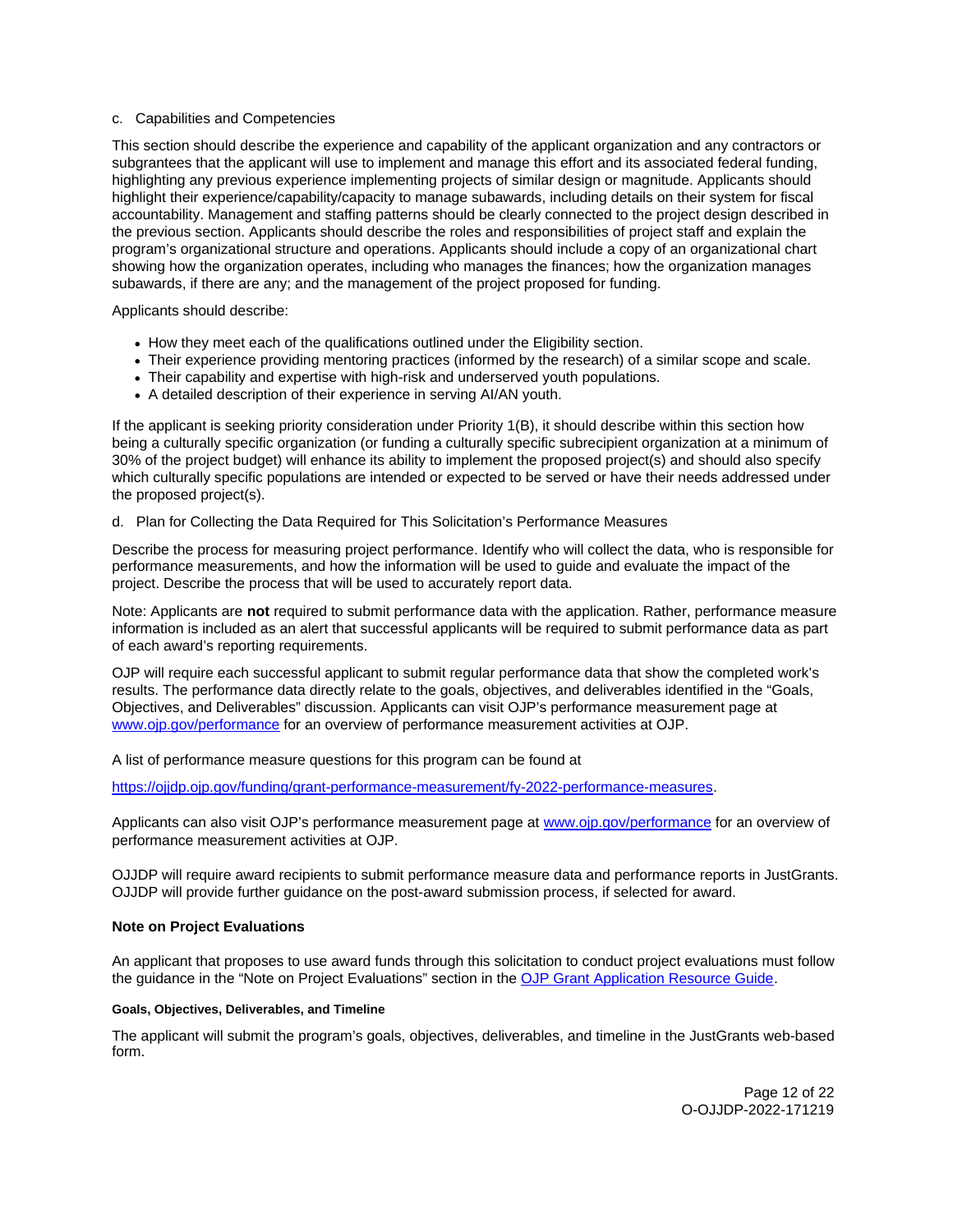#### <span id="page-12-0"></span>**Budget and Associated Documentation**

### **Budget Worksheet and Budget Narrative (Web-based Form)**

The applicant will complete the JustGrants web-based budget form. See the [OJP Grant Application Resource](https://www.ojp.gov/funding/apply/ojp-grant-application-resource-guide#budget-prep)  [Guide](https://www.ojp.gov/funding/apply/ojp-grant-application-resource-guide#budget-prep) for additional information.

Applicants should budget funds to support as many as two staff to travel once each year of the project to participate in a 2-day training/meeting, as OJJDP directs. This includes an in-person new grantee orientation meeting during the first year of the project period. Applicants should budget approximately \$2,000 per person to attend the meetings and record this as part of the travel line item in the budget. The Office of the Chief Financial Officer requires cost calculations for all line items in your budget, including this required travel. The cost breakdown should include airfare, per diem rate, lodging, number of travelers, number of days, etc. (for example, 2 people x airline ticket (\$500) = \$1,000, 2 people x 2 travel days x per diem (75% x \$76/day) = \$228, 2 people x lodging (\$251) x 2 nights = \$1,004). Use U.S. General Services Administration per diem rates found at [www.gsa.gov.](https://ojpnet.ojp.usdoj.gov/sites/it/Solicitations/OJJDP/cb955554-c26a-4fd4-8f71-0bcc42e3e4b1/Solicitation/www.gsa.gov)

If the applicant is seeking priority consideration under Priority 1(B) based on the identification of at least one proposed subrecipient as a culturally specific organization, the proposed funding for the subrecipient in the webbased budget form **must be a minimum of 30% of award funding.** 

The budget narrative must also describe how the activities that will be funded with the (minimum) 30% of award funding provided to the subrecipient **specifically relate to the priority consideration requested under Priority 1(B)** and described in the Capabilities and Competencies section of the application.

#### **Indirect Cost Rate Agreement (if applicable)**

The applicant will submit its indirect cost rate agreement by uploading it as an attachment in JustGrants. See the [OJP Grant Application Resource Guide](https://www.ojp.gov/funding/apply/ojp-grant-application-resource-guide#indirect-cost) for additional information.

#### **Financial Management Questionnaire (including applicant disclosure of high-risk status)**

The applicant will download the questionnaire, complete it, and submit it by uploading it as an attachment in JustGrants. See the [OJP Grant Application Resource Guide](https://www.ojp.gov/funding/apply/ojp-grant-application-resource-guide#fm-internal-controls-questionnaire) for the link to the questionnaire and additional information.

#### **Disclosure of Process Related to Executive Compensation**

This solicitation expressly modifies the OJP Grant Application Resource Guide by not incorporating its "Disclosure of Process Related to Executive Compensation" provisions. Applicants to this solicitation are not required to provide this disclosure.

#### **Additional Application Components**

Applicants will attach the additional requested documentation in JustGrants.

#### **Tribal Authorizing Resolution**

An application in response to this solicitation may require inclusion of tribal authorizing documentation as an attachment. If applicable, the applicant will submit the tribal authorizing documentation by uploading it as an attachment in JustGrants. See the [OJP Grant Application Resource Guide](https://www.ojp.gov/funding/apply/ojp-grant-application-resource-guide) for additional information.

### **Research and Evaluation Independence and Integrity Statement**

If an application proposes research (including research and development) and/or evaluation, the applicant must demonstrate research/evaluation independence and integrity, including appropriate safeguards, before it may receive award funds. The applicant will submit documentation of its research and evaluation independence and integrity by uploading it as an attachment in JustGrants. For additional information, see the [OJP Grant](https://www.ojp.gov/funding/apply/ojp-grant-application-resource-guide#research-evaluation)  [Application Resource Guide.](https://www.ojp.gov/funding/apply/ojp-grant-application-resource-guide#research-evaluation)

> Page 13 of 22 O-OJJDP-2022-171219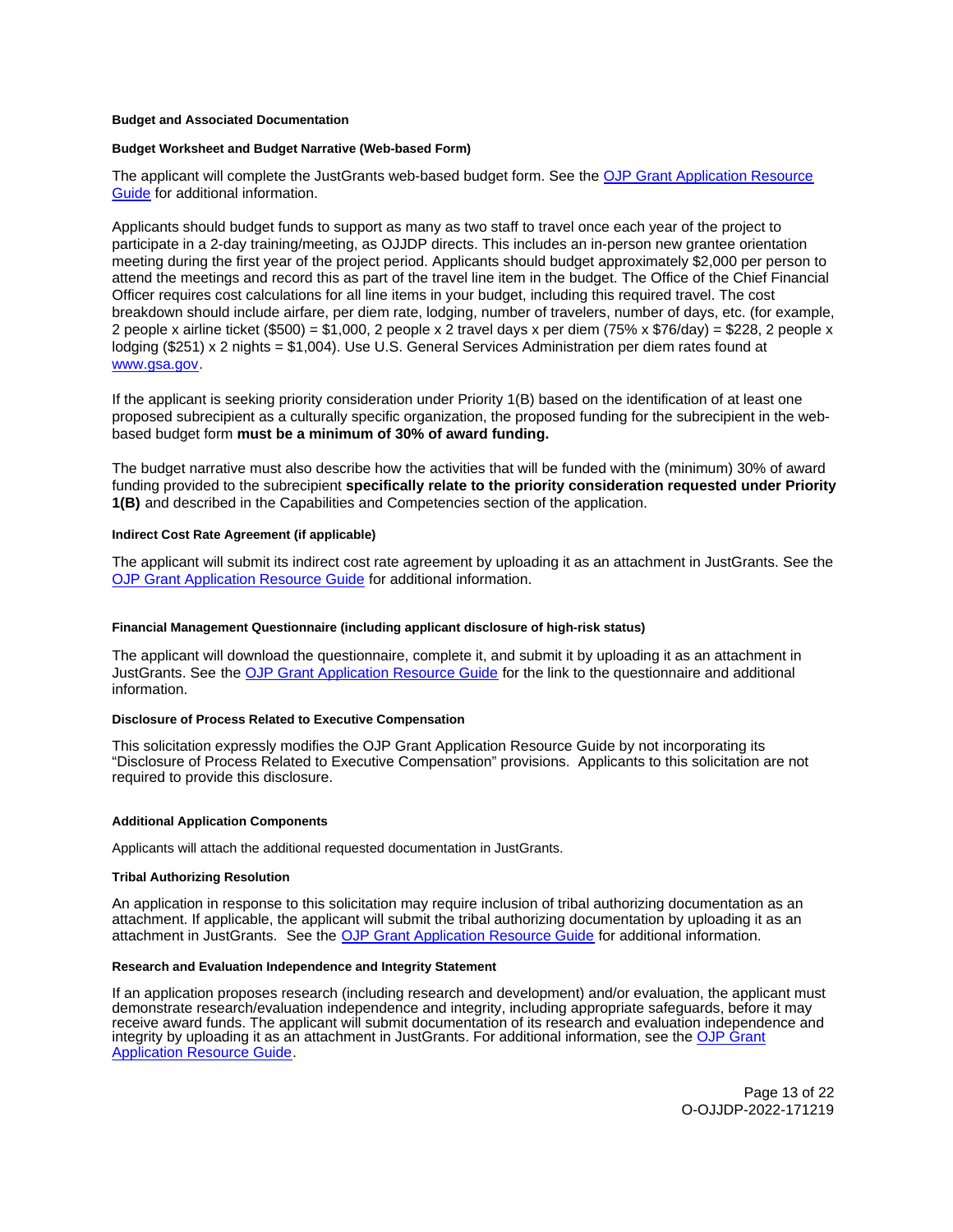# <span id="page-13-0"></span>**Executive Summary Chart**

The following chart lists data that are deemed **critical application elements** and that are to be submitted with the application. Applicants are to provide this information in the form of a chart in a separate attachment labeled "Executive Summary Chart."

| List of active chapters or<br>subawardees that are a part of<br>the organization at the time of<br>application and the states<br>where they are located. | List of active chapters or<br>subawardees that will be<br>funded through this grant<br>application and the states<br>where they are located. | Number of youth to be<br>served with grant funds.<br>Include number of new<br>mentees and number of<br>continued mentees. | Number of mentors to be<br>recruited and maintained<br>with grant funds. |
|----------------------------------------------------------------------------------------------------------------------------------------------------------|----------------------------------------------------------------------------------------------------------------------------------------------|---------------------------------------------------------------------------------------------------------------------------|--------------------------------------------------------------------------|
|                                                                                                                                                          |                                                                                                                                              |                                                                                                                           |                                                                          |
|                                                                                                                                                          |                                                                                                                                              | Example: 100/200                                                                                                          | Example: 50/200                                                          |

#### **Timeline**

Job descriptions outlining roles and responsibilities for all key positions.

Mentoring Program Profile (see Appendix B).

#### **Disclosures and Assurances**

The applicant will address the following disclosures and assurances.

#### **Disclosure of Lobbying Activities**

Complete and submit the SF-LLL in [Grants.gov.](https://Grants.gov) See the [OJP Grant Application Resource Guide](https://www.ojp.gov/funding/apply/ojp-grant-application-resource-guide#disclosure-lobby) for additional information.

### **DOJ Certified Standard Assurances**

Review and accept the DOJ Certified Standard Assurances in JustGrants. See the [OJP Grant Application](https://www.ojp.gov/funding/apply/ojp-grant-application-resource-guide#administrative)  [Resource Guide](https://www.ojp.gov/funding/apply/ojp-grant-application-resource-guide#administrative) for additional information.

#### **Applicant Disclosure of Duplication in Cost Items**

Complete the JustGrants web-based Applicant Disclosure of Duplication in Cost Items form. See the [OJP Grant](https://www.ojp.gov/funding/apply/ojp-grant-application-resource-guide#applicant-disclosure-pending-applications)  [Application Resource Guide](https://www.ojp.gov/funding/apply/ojp-grant-application-resource-guide#applicant-disclosure-pending-applications) for additional information.

# **DOJ Certifications Regarding Lobbying; Debarment, Suspension and Other Responsibility Matters; and Drug-Free Workplace Requirements**

Review and accept the DOJ Certified Certifications Regarding Lobbying; Debarment, Suspension and Other Responsibility Matters; Drug-Free Workplace Requirements; Law Enforcement and Community Policing in JustGrants. See the [OJP Grant Application Resource Guide](https://www.ojp.gov/funding/apply/ojp-grant-application-resource-guide#administrative) for additional information.

# **Applicant Disclosure and Justification - DOJ High-Risk Grantees (if applicable)**

If applicable, submit the DOJ High-Risk Disclosure and Justification as an attachment in JustGrants. A DOJ highrisk grantee is an award recipient that has received a DOJ high-risk designation based on a documented history of unsatisfactory performance, financial instability, management system or other internal control deficiencies, or noncompliance with award terms and conditions on prior awards, or is otherwise not responsible. See the OJP [Grant Application Resource Guide](https://www.ojp.gov/funding/apply/ojp-grant-application-resource-guide#applicant-disclosure-justification) for additional information.

#### **How to Apply**

Step 1: The applicant must submit the **SF-424** and **SF-LLL** in [Grants.gov](https://Grants.gov) at [https://www.grants.gov/web/grants/register.html.](https://www.grants.gov/web/grants/register.html)

Step 2: The applicant must then submit the **full application,** including attachments, in JustGrants in [JustGrants.usdoj.gov.](https://justicegrants.usdoj.gov/)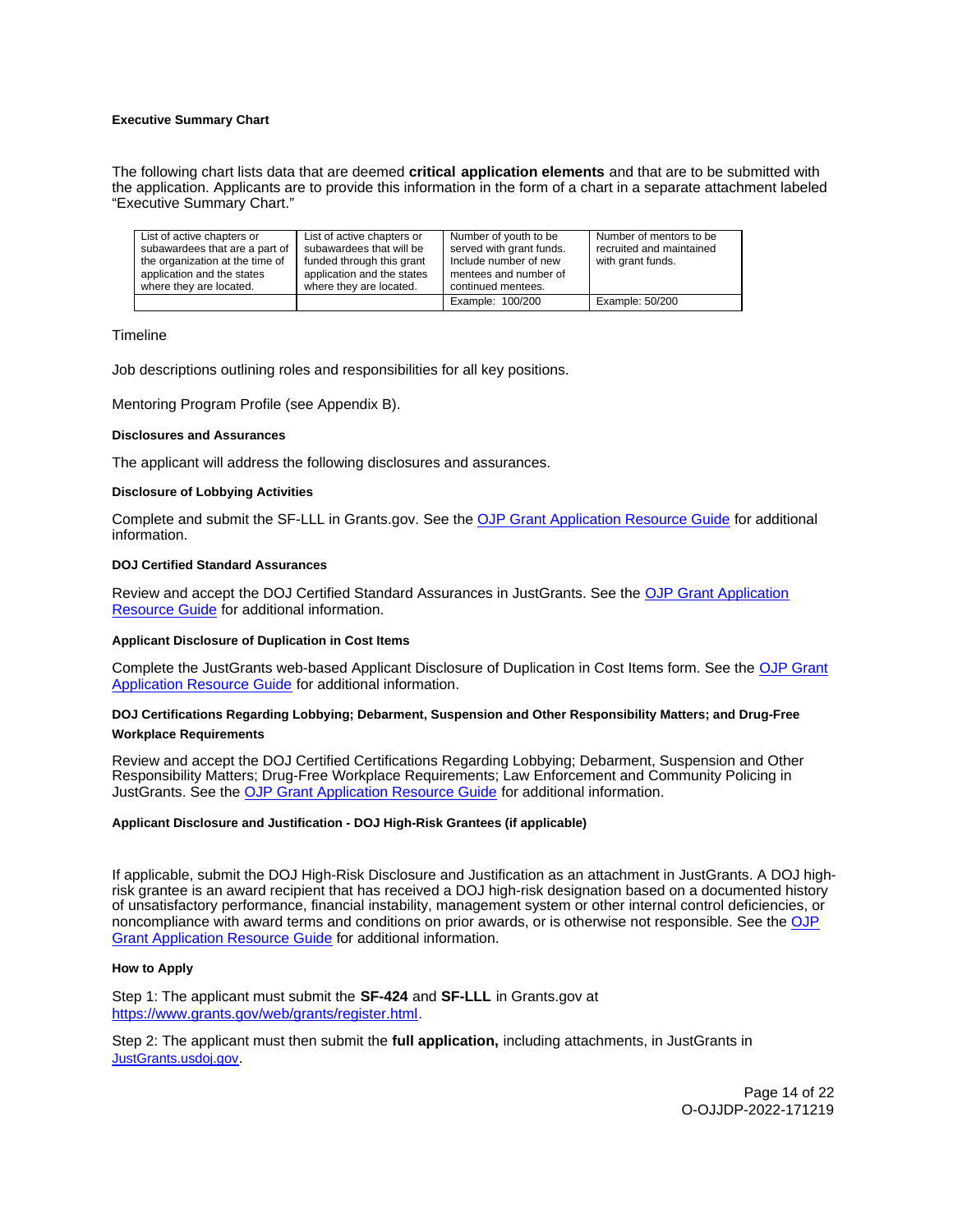<span id="page-14-0"></span>For additional information, see the "How to Apply" section in the [OJP Grant Application Resource Guide](https://www.ojp.gov/funding/apply/ojp-grant-application-resource-guide#apply) and the [DOJ Application Submission Checklist.](https://justicegrants.usdoj.gov/sites/g/files/xyckuh296/files/media/document/appln-submission-checklist.pdf)

# **Submission Dates and Time**

The **SF-424 and the SF-LLL** must be submitted in [Grants.gov](https://Grants.gov) by 11:59 p.m. eastern time May 9, 2022.

(**IMPORTANT:** Please carefully review UEI Transition details under Step 1. of the Submission Information section above).

The **full application** must be submitted in JustGrants by 08:59 p.m. eastern time May 23, 2022.

OJP urges applicants to submit their [Grants.gov](https://Grants.gov) and JustGrants submissions prior to the due dates to allow sufficient time to correct errors and resubmit by the submission deadlines if a rejection notification is received. To be considered timely, the **full application** must be submitted in JustGrants by the JustGrants application deadline.

# **Experiencing Unforeseen Technical Issues**

An applicant that experiences unforeseen SAM.gov, [Grants.gov,](https://Grants.gov) or JustGrants technical issues beyond its control that prevent application submission by the deadline must demonstrate all efforts in requesting technical support in order to submit an application by the deadline. Technical support is available via phone and email to the applicable SAM.gov, [Grants.gov,](https://Grants.gov) or JustGrants support centers or service desks in which an applicant received a ticket number for resolution. If an applicant misses a deadline due to unforeseen technical difficulties, the applicant may request a waiver to submit an application after the deadline. Note: If an applicant does not submit all of the required [Grants.gov](https://Grants.gov) forms by the [Grants.gov](https://Grants.gov) deadline, the applicant will not be able to proceed to the JustGrants portion of the application process.

An applicant experiencing technical difficulties with the following systems must contact the associated support desk indicated below to report the technical issue and receive a tracking number:

- [Grants.gov](https://Grants.gov)  contact the [Grants.gov Customer Support Hotline](https://www.grants.gov/web/grants/support.html)
- SAM.gov contact the [SAM Help Desk \(Federal Service Desk\)](https://www.fsd.gov/gsafsd_sp)
- JustGrants contact the JustGrants Support Desk at [JustGrants.Support@usdoj.gov](mailto:JustGrants.Support@usdoj.gov) or 833-872-5175

An applicant requesting a waiver to submit a late application must document their request for technical assistance in an email to the OJP Response Center at [grants@ncjrs.gov](file:///C:/Users/local_Yehj/INetCache/Content.Outlook/20U4XBR7/grants@ncjrs.gov) **within 24 hours after the application deadline** to request approval to submit its application after the deadline. If an applicant has technical issues with [Grants.gov,](https://Grants.gov) the applicant must contact the Response Center within 24 hours of the [Grants.gov](https://Grants.gov) deadline to request approval to submit after the deadline. However, waiver requests will not be reviewed until after the JustGrants deadline to allow time for all waivers to be submitted. Waiver requests to submit after the submission deadline must:

- Describe the technical difficulties experienced.
- Include a timeline of the applicant's submission efforts (e.g., what date and time did the error occur, what date and time was action taken to resolve the issue and resubmit, and what date and time did support representatives respond).
- Include an attachment(s) of the complete grant application and all required documentation and material.
- Include the applicant's DUNS number (or Unique Entity Identifier if applying after April 4, 2022) and any applicable SAM.gov tracking number(s), [Grants.gov](https://Grants.gov) Help Desk ticket numbers, and JustGrants Support Desk ticket numbers.

OJP will review each request for late submission and required supporting documentation and notify the applicant whether the request has been approved or denied. For more details on the waiver process, OJP encourages applicants to review the "Experiencing Unforeseen Technical Issues" section in the [OJP Grant Application](https://www.ojp.gov/funding/apply/ojp-grant-application-resource-guide#experiencing-unforeseen-technical-issues)  [Resource Guide](https://www.ojp.gov/funding/apply/ojp-grant-application-resource-guide#experiencing-unforeseen-technical-issues).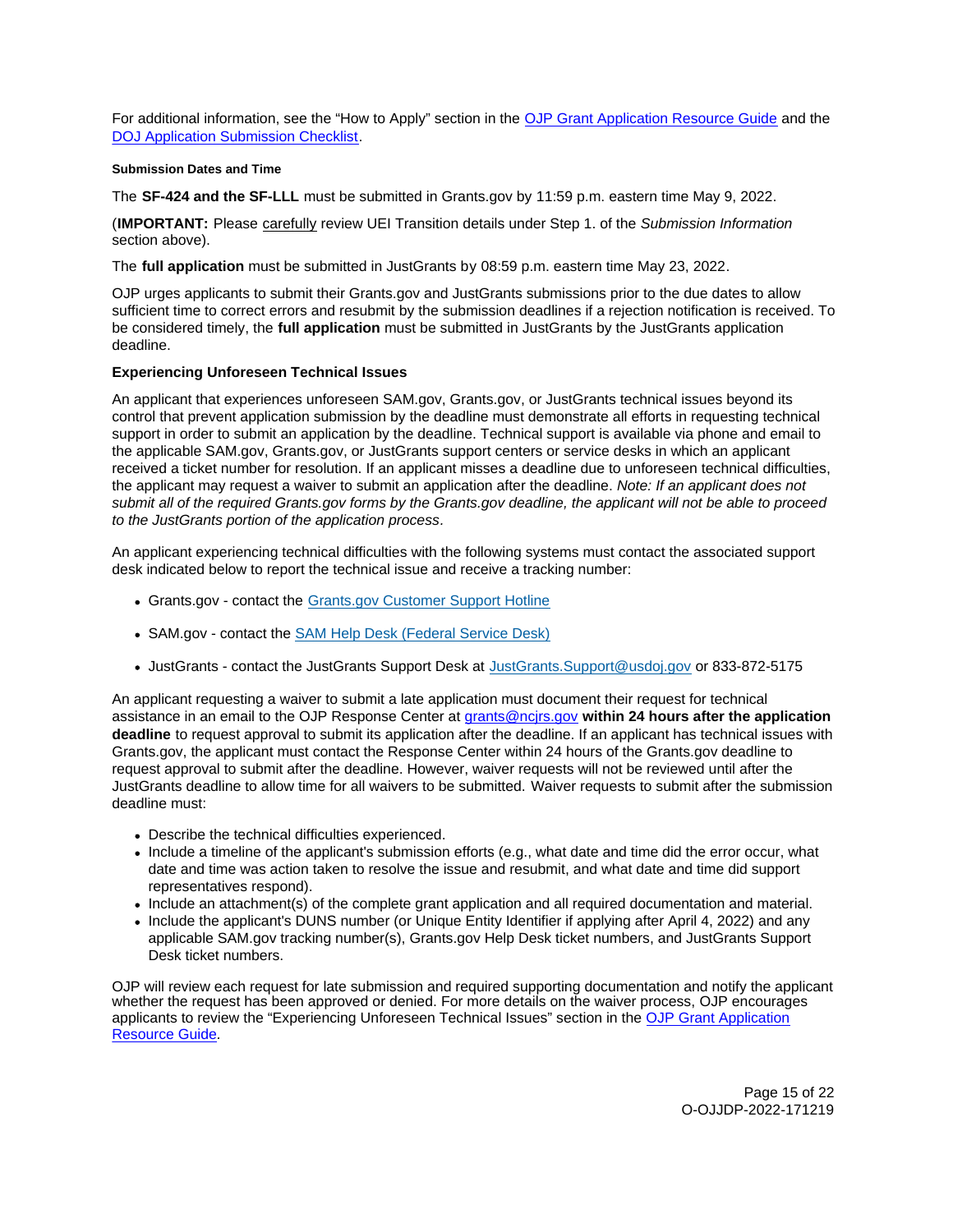# <span id="page-15-0"></span>**Application Review Information**

# **Review Criteria**

Applications that meet the basic minimum requirements will be evaluated by peer reviewers on how the proposed project/program addresses the following criteria:

- 1. Description of the Issue (15%) evaluate the applicant's understanding of the program/issue to be addressed.
- 2. Project Design and Implementation (35%) evaluate the adequacy of the proposal, including the goals, objectives, timelines, milestones, and deliverables.
- 3. Capabilities and Competencies (35%) evaluate the applicant's administrative and technical capacity to successfully accomplish the goals and objectives.
- 4. Plan for Collecting the Data Required for This Solicitation's Performance Measures (10%) evaluate the applicant's understanding of the performance data reporting requirements and the plan for collecting the required data.
- 5. Budget (5%) evaluate for completeness, cost effectiveness, and allowability (e.g., reasonable, allocable, and necessary for project activities).

# **b. Other Review Criteria/Factors**

Other important considerations for OJJDP include geographic diversity, strategic priorities (specifically including, but not limited to, those mentioned above relating to priority areas), available funding, past performance, and the extent to which the Budget Worksheet and Budget Narrative (web-based form) accurately explain project costs that are reasonable, necessary, and otherwise allowable under federal law and applicable federal cost principles.

# **Review Process**

Applications submitted under this solicitation that meet the basic minimum requirements will be evaluated for technical merit by a peer review panel(s) in accordance with OJP peer review policy and procedures using the review criteria listed above.

OJP screens applications to ensure they meet the basic minimum requirements prior to conducting the peer review. Although specific requirements may vary, the following are common requirements applicable to all OJP solicitations:

- The application must be submitted by an eligible type of applicant.
- The application must request funding within programmatic funding constraints (if applicable).
- The application must be responsive to the scope of the solicitation.
- The application must include all items necessary to meet the basic minimum requirements.

Pursuant to the Part 200 Uniform Requirements, before award decisions are made, OJP also reviews information related to the degree of risk posed by the applicant. Among other things to help assess whether an applicant with one or more prior federal awards has a satisfactory record with respect to performance, integrity, and business ethics, OJP checks whether the applicant is listed in SAM as excluded from receiving a federal award.

In addition, if OJP anticipates that an award will exceed \$250,000 in federal funds, OJP also must review and consider any information about the applicant that appears in the nonpublic segment of the integrity and performance system accessible through SAM (currently, the Federal Awardee Performance and Integrity Information System, FAPIIS).

**Important note on FAPIIS:** An applicant may review and comment on any information about itself that currently appears in FAPIIS and was entered by a federal awarding agency. OJP will consider such comments by the applicant, in addition to the other information in FAPIIS, in its assessment of the risk posed by the applicant.

Absent explicit statutory authorization or written delegation of authority to the contrary, all final award decisions will be made by the Assistant Attorney General, who may consider not only peer review ratings and OJJDP recommendations, but also other factors as indicated in this section.

> Page 16 of 22 O-OJJDP-2022-171219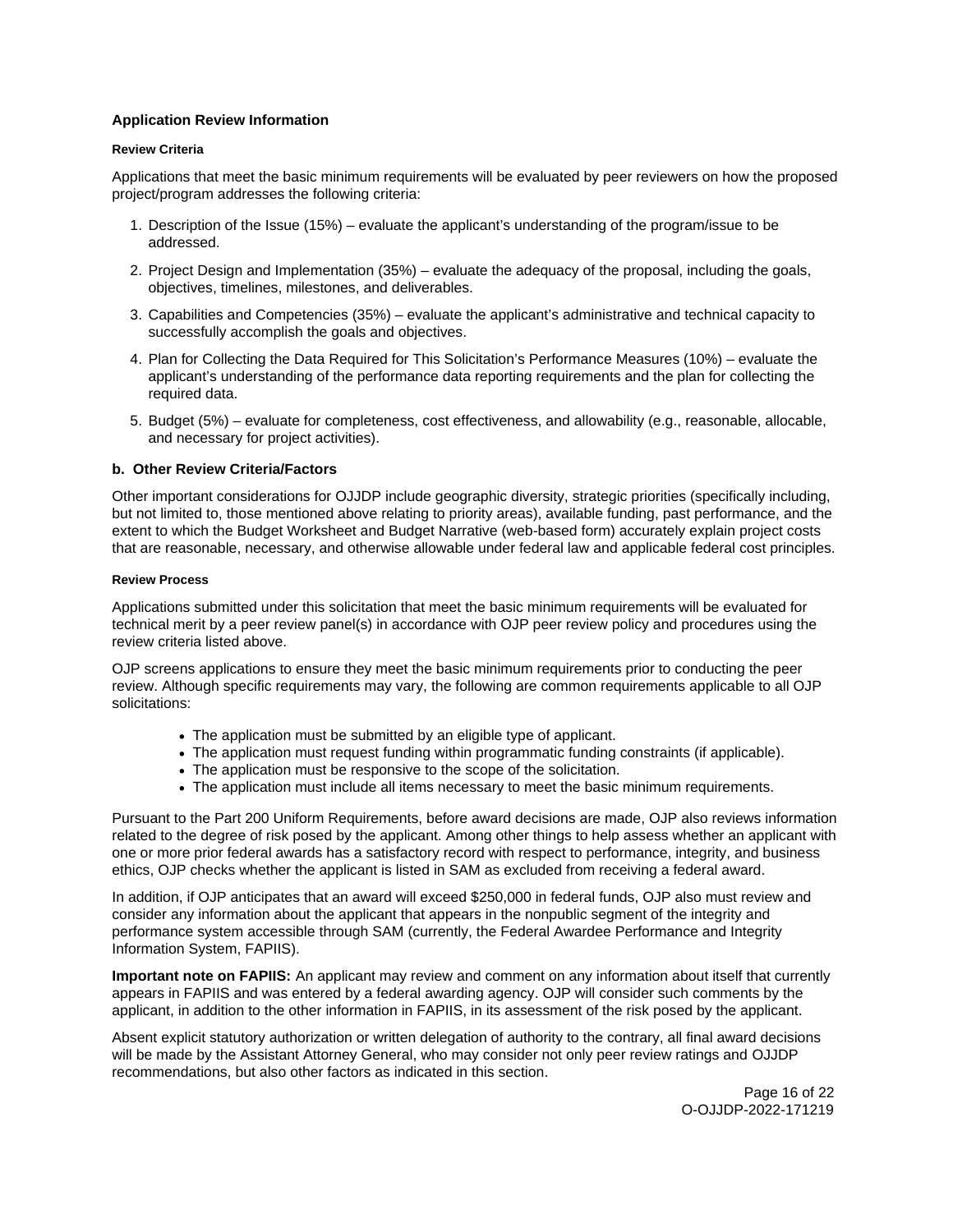# <span id="page-16-0"></span>**Federal Award Administration Information**

### **Federal Award Notices**

See the [OJP Grant Application Resource Guide](https://www.ojp.gov/funding/apply/ojp-grant-application-resource-guide#federal-award-notices) for information on award notifications and instructions.

#### **Administrative, National Policy, and Other Legal Requirements**

If selected for funding, in addition to implementing the funded project consistent with the OJP-approved application, the recipient must comply with all award conditions and all applicable requirements of federal statutes and regulations, including the applicable requirements referred to in the assurances and certifications executed in connection with award acceptance. For additional information on these legal requirements, see the "Administrative, National Policy, and Other Legal Requirements" section in the [OJP Grant Application Resource](https://www.ojp.gov/funding/apply/ojp-grant-application-resource-guide#administrative)  [Guide.](https://www.ojp.gov/funding/apply/ojp-grant-application-resource-guide#administrative)

# **Information Technology (IT) Security Clauses**

An application in response to this solicitation may require inclusion of information related to information technology security. See the [OJP Grant Application Resource Guide](https://www.ojp.gov/funding/apply/ojp-grant-application-resource-guide#information-technology) for information on information technology security.

#### **General Information about Post-Federal Award Reporting Requirements**

In addition to the deliverables described in the "Program Description" section, all award recipients under this solicitation will be required to submit certain reports and data.

Required reports. Award recipients typically must submit quarterly financial reports, semi-annual performance reports, final financial and performance reports, and, if applicable, an annual audit report in accordance with the Part 200 Uniform Requirements or specific award conditions. Future awards and fund drawdowns may be withheld if reports are delinquent. (In appropriate cases, OJP may require additional reports.)

See the [OJP Grant Application Resource Guide](https://www.ojp.gov/funding/Apply/Resources/Grant-App-Resource-Guide.htm) for additional information on specific post-award reporting requirements, including performance measure data.

# **Federal Awarding Agency Contact(s)**

For OJP contact(s), see the solicitation cover page.

For contact information for [Grants.gov](https://Grants.gov), see the solicitation cover page.

For contact information for JustGrants, see the solicitation cover page.

# **Other Information**

**Freedom of Information and Privacy Act (5 U.S.C. 552 and 5 U.S.C. 552a)** 

See the [OJP Grant Application Resource Guide](https://www.ojp.gov/funding/apply/ojp-grant-application-resource-guide#foia) for information on the Freedom of Information and Privacy Act (5 U.S.C. 552 and 5 U.S.C. 552a).

#### **Provide Feedback to OJP**

See the [OJP Grant Application Resource Guide](https://www.ojp.gov/funding/apply/ojp-grant-application-resource-guide#feedback) for information on how to provide feedback to OJP.

#### **Performance Measures**

A list of performance measure questions for this program can be found at [https://ojjdp.ojp.gov/funding/grant-performance-measurement/fy-2022-performance-measures.](https://ojjdp.ojp.gov/funding/grant-performance-measurement/fy-2021-performance-measures)

> Page 17 of 22 O-OJJDP-2022-171219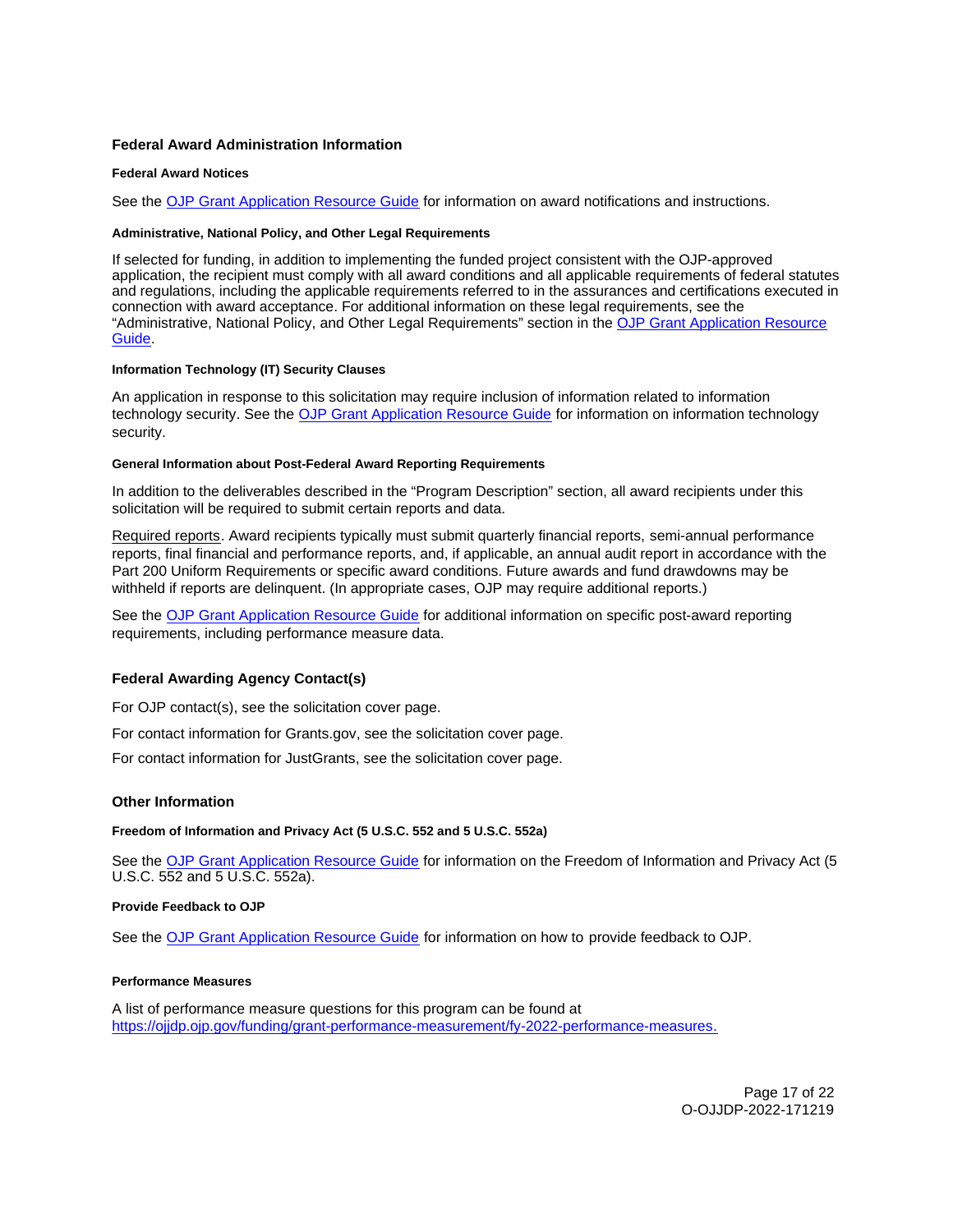# <span id="page-17-0"></span>**Application Checklist**

This application checklist has been created as an aid in developing an application. The DOJ Application [Submission Checklist](https://justicegrants.usdoj.gov/sites/g/files/xyckuh296/files/media/document/appln-submission-checklist.pdf) is another resource.

# **What an Applicant Must Do:**

Prior to registering in [Grants.gov](https://Grants.gov):

- Confirm your Entity's [System Award Management \(SAM\)](https://sam.gov/SAM/) Registration Information (see [OJP Grant](https://www.ojp.gov/funding/apply/ojp-grant-application-resource-guide#apply)  [Application Resource Guide\)](https://www.ojp.gov/funding/apply/ojp-grant-application-resource-guide#apply)
- Acquire a SAM Unique Entity Identifier (UEI):
	- If applying before April 4, 2022, obtain or confirm your Data Universal Numbering System (DUNS) number at [www.dnb.com.](http://www.dnb.com)
	- On April 4, 2022, the Federal Government will stop using DUNS and start using the [new SAM UEI.](https://justicegrants.usdoj.gov/resources/system-for-award-management#transition-to-unique-entity-id-sam)

To register in [Grants.gov](https://Grants.gov):

- Acquire an Authorized Organization Representative (AOR) and a [Grants.gov](https://Grants.gov) username and password (see **[OJP Grant Application Resource Guide\)](https://www.ojp.gov/funding/apply/ojp-grant-application-resource-guide#apply)**
- Acquire AOR confirmation from the E-Business Point of Contact (E-Biz POC) (see [OJP Grant Application](https://www.ojp.gov/funding/apply/ojp-grant-application-resource-guide#apply)  [Resource Guide\)](https://www.ojp.gov/funding/apply/ojp-grant-application-resource-guide#apply)

# To find the funding opportunity:

- Search for the funding opportunity in [Grants.gov](https://Grants.gov) using the opportunity number, assistance listing, or keyword(s)
- Access the funding opportunity and application package (see Step 7 in the [OJP Grant Application Resource](https://www.ojp.gov/funding/apply/ojp-grant-application-resource-guide#apply)  [Guide\)](https://www.ojp.gov/funding/apply/ojp-grant-application-resource-guide#apply)
- . Sign up for [Grants.gov](https://Grants.gov) email [notifications](https://www.grants.gov/web/grants/manage-subscriptions.html) (optional) (see [OJP Grant Application Resource Guide\)](https://www.ojp.gov/funding/apply/ojp-grant-application-resource-guide#apply)
- Read Important Notice: Applying for Grants in Grants.gov

Read OJP policy and guidance on conference approval, planning, and reporting

available at [ojp.gov/financialguide/DOJ/PostawardRequirements/chapter3.10a.htm](https://ojp.gov/financialguide/DOJ/PostawardRequirements/chapter3.10a.htm) (see [OJP Grant Application](https://www.ojp.gov/funding/apply/ojp-grant-application-resource-guide#prior-approval)  [Resource Guide\)](https://www.ojp.gov/funding/apply/ojp-grant-application-resource-guide#prior-approval)

#### **Overview of Post-Award Legal Requirements:**

Review the ["Overview of Legal Requirements Generally Applicable to OJP Grants and Cooperative](https://www.ojp.gov/funding/explore/legal-overview-awards)  [Agreements - FY 2022 Awards"](https://www.ojp.gov/funding/explore/legal-overview-awards) in the [OJP Funding Resource Center.](https://www.ojp.gov/funding/explore/legal-overview-awards)

#### **Review Scope Requirement:**

The federal amount requested should cover the entire proposed period of performance and be based on the allowable costs associated with the program, including but not limited to the costs of planning and implementing the proposed program.

#### **Review Eligibility Requirement:**

National organizations, defined as organizations that have active chapters or subawardees in at least 45 states.

#### **Prepare to submit the Application for Federal Assistance standard form (SF)-424 and Disclosure of Lobbying Activities form (SF-LLL)**

- Review information to complete the Application for Federal Assistance (SF-424) in [Grants.gov](https://Grants.gov)
- Intergovernmental Review
- Complete Standard Applicant Information (SF-424 information from [Grants.gov](https://Grants.gov)) Submit the **SF-424** and **SF-LLL** in Grants.gov
- 

After the SF-424 and SF-LLL submission in [Grants.gov](https://Grants.gov), receive [Grants.gov](https://Grants.gov) email notifications that: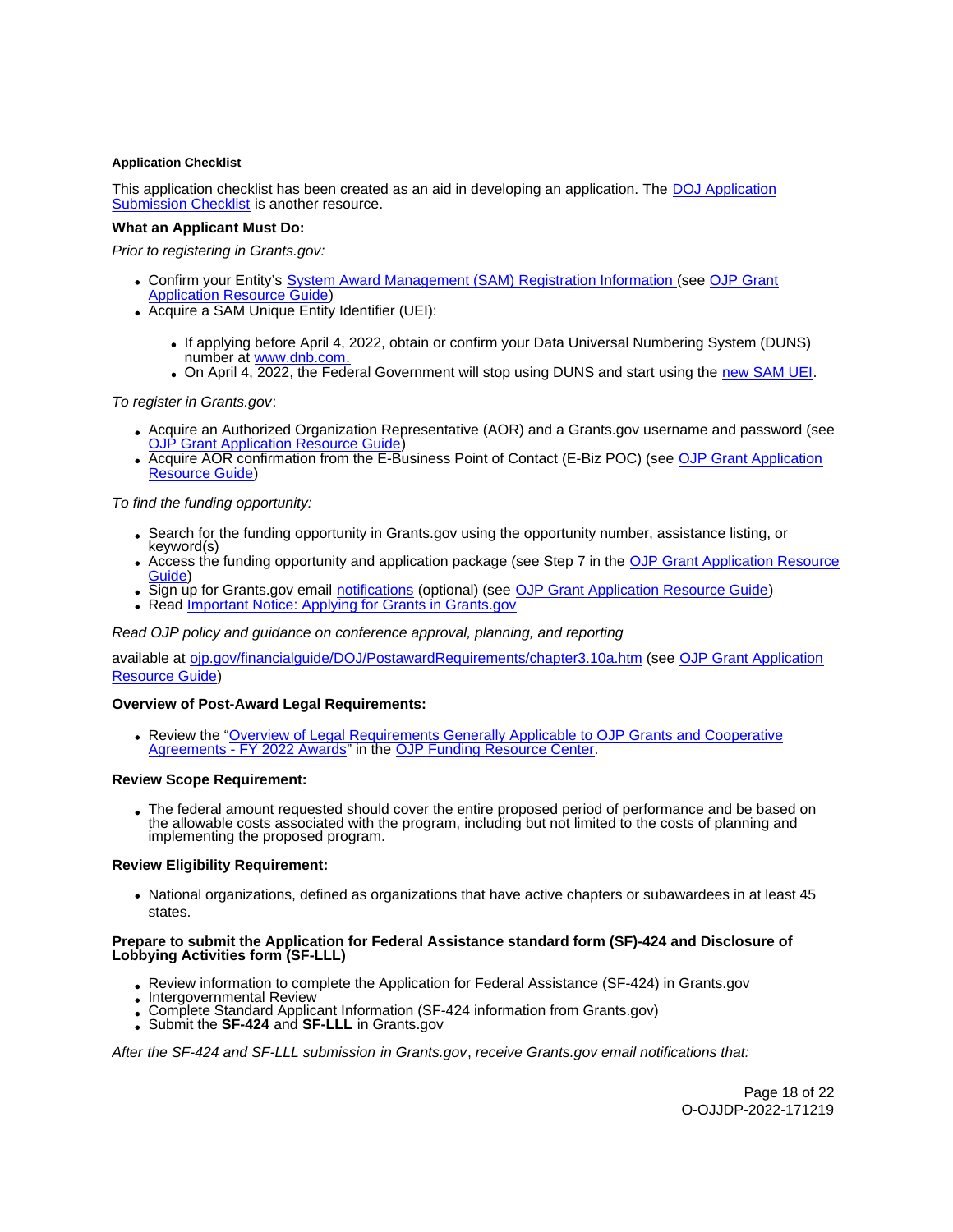- Submission has been received in [Grants.gov](https://Grants.gov)
- Submission has either been successfully validated or rejected with errors (see OJP Grant Application [Resource Guide\)](https://www.ojp.gov/funding/apply/ojp-grant-application-resource-guide#apply)

If no [Grants.gov](https://Grants.gov) receipt validation, or if error notifications are received:

Contact the Grants.gov Customer Support Hotline at 800–518–4726 or 606–545–5035, at [Grants.gov](https://www.grants.gov/web/grants/support.html) [customer support,](https://www.grants.gov/web/grants/support.html) or email at [support@grants.gov](mailto:support@grants.gov) regarding technical difficulties (see [OJP Grant](https://www.ojp.gov/funding/apply/ojp-grant-application-resource-guide#apply) **Application Resource Guide**)

*Receive email notification to complete application in JustGrants:*

Proceed to complete application in JustGrants

# **Content of Application Submission: Critical Application Elements**

The following items are critical application elements required to pass the basic minimum requirements review. If OJP determines that an application does not include the following elements, it will neither proceed to peer review, nor receive further consideration.

- **Proposal Abstract**
- **Proposal Narrative** 
	- Applicants should include in this section their detailed plan to serve AI/AN youth, both on and off reservations, with the grant funds.
- **Budget Worksheet and Budget Narrative (web-based form)**
- **Executive Summary Chart**
- Intergovernmental Review
- Standard Applicant Information (SF-424 information from [Grants.gov\)](https://Grants.gov)

# **Budget and Associated Information**

- Indirect Cost Rate Agreement (if applicable) (see [OJP Grant Application Resource Guide\)](https://ojp.gov/funding/Apply/Resources/Grant-App-Resource-Guide.htm)
- Financial Management and System of Internal Controls Questionnaire(see [OJP Grant Application Resource](https://ojp.gov/funding/Apply/Resources/Grant-App-Resource-Guide.htm)  [Guide\)](https://ojp.gov/funding/Apply/Resources/Grant-App-Resource-Guide.htm)

# **Additional Application Components**

- Tribal Authorizing Resolution (if applicable)
- Research and Evaluation Independence and Integrity(see [OJP Grant Application Resource Guide\)](https://ojp.gov/funding/Apply/Resources/Grant-App-Resource-Guide.htm)
- Request and Justification for Employee Compensation; Waiver (if applicable)(see OJP Grant Application [Resource Guide\)](https://ojp.gov/funding/Apply/Resources/Grant-App-Resource-Guide.htm)
- Mentoring Program Profile
- Timeline
- Job descriptions outlining roles and responsibilities for all key positions.

#### **Disclosures and Assurances:**

- [Disclosure of Lobbying Activities \(SF-LLL\)](https://ojp.gov/funding/Apply/Resources/Disclosure.pdf) (see [OJP Grant Application Resource Guide\)](https://www.ojp.gov/funding/apply/ojp-grant-application-resource-guide#disclosure-lobby)
- Applicant Disclosure of Duplication in Cost Items (see [OJP Grant Application Resource Guide\)](https://www.ojp.gov/funding/apply/ojp-grant-application-resource-guide#applicant-disclosure-pending-applications)<br>• DOJ Certified Standard Assurances (see OJP Grant Application Resource Guide)
- 
- DOJ Certifications Regarding Lobbying; [Debarment, Suspension, and Other Resp](https://www.ojp.gov/funding/apply/ojp-grant-application-resource-guide#administrative)onsibility Matters; and Drug-Free Workplace Requirements (see [OJP Grant Application Resource Guide\)](https://www.ojp.gov/funding/apply/ojp-grant-application-resource-guide#administrative)
- Applicant Disclosure and Justification DOJ High-Risk Grantees (if applicable) (see OJP Grant Application [Resource Guide\)](https://www.ojp.gov/funding/apply/ojp-grant-application-resource-guide#applicant-disclosure-justification)

# Submit application in JustGrants:

Application has been successfully submitted in JustGrants

If no JustGrants application submission or validation, or if error notifications are received:

Contact the JustGrants Service Desk at 833–872–5175 or *JustGrants.Support@usdoj.gov* regarding technical difficulties.

Page 19 of 22 O-OJJDP-2022-171219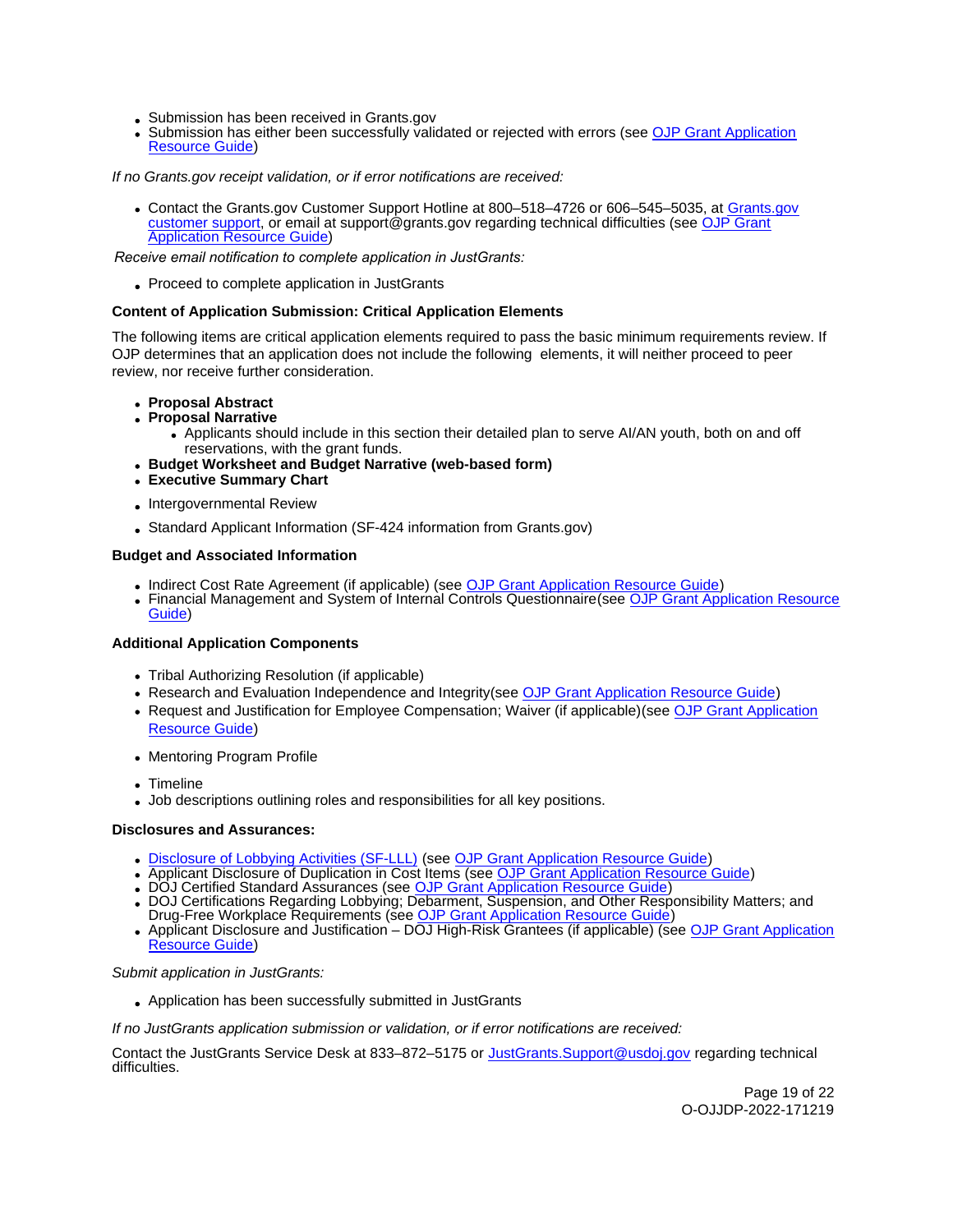# **Appendix B: Mentoring Program Profile**

# **OJJDP FY 2022 National Mentoring Programs**

# **Applicant Name:**

# **Application Number:**

Note that the Information provided should be specific to the proposed application and budget.

# **Operational Structure:**

- 1. **Applicant organization:**
- 2. **Number of program locations:** \_\_\_\_\_

3. **Number of subgrantees proposed** (if applicable): \_\_\_\_\_\_

Please provide a separate attachment with a list of subgrantees if identified.

4. **Number of subrecipient services accessed** (contractors/consultants) (if applicable): \_\_\_\_\_

Please provide a separate attached listing of subrecipient service providers to be used that includes service, amount of contract, and location of the service provider.

# 5. **Committed partners** (please select all that apply):

- \_\_\_\_\_Substance abuse provider
- \_\_\_\_\_Juvenile justice agency
- $\bar{\phantom{\phi}}$ Law enforcement agency \_\_\_\_\_School
- \_\_\_\_\_Corporate sector
- Faith-based organization
- \_\_\_\_\_Other (please specify): \_\_\_\_\_\_\_\_\_\_\_\_\_\_\_\_\_\_\_\_\_\_\_\_\_\_\_\_\_\_\_\_\_\_\_\_\_\_\_\_\_\_\_

Page 20 of 22 O-OJJDP-2022-171219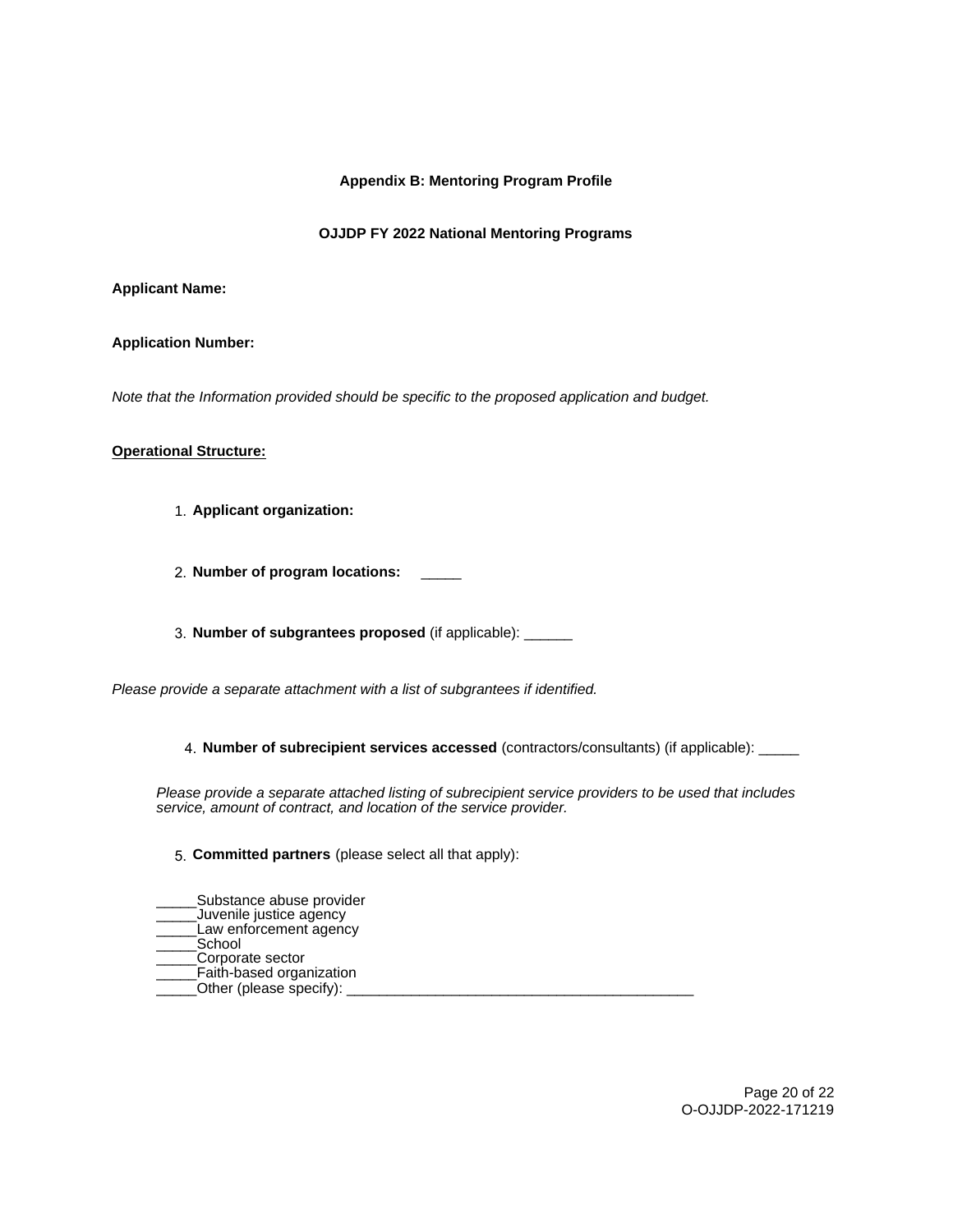# **Program Structure:**

6. **Match structure:** How is the mentoring primarily delivered? (please select one):

\_\_\_\_\_One-on-one \_\_\_\_\_Group Combined (Mentee receives both group and 1:1 mentoring) Hybrid (Mentee is matched 1:1 to a mentor and delivered only in a group setting)

Do you use peer mentors in your match structure? Y or N

7. **Program focus** (please check all that apply as the primary focus of program):

\_\_\_\_\_Sports; \_\_\_\_\_STEM; \_\_\_\_\_Arts; \_\_\_\_\_Community service; \_\_\_\_\_Academics; \_\_\_\_\_Gender-specific; \_\_\_\_\_Gang prevention (targeted);\_\_\_\_\_Youth with disabilities; \_\_\_\_\_College readiness; \_\_\_\_\_Substance misuse/impact; \_\_\_\_\_ Youth victims (child abuse or exploitation); \_\_\_\_\_ General; \_\_\_\_\_ Other (please specify): \_\_\_\_\_\_\_\_\_\_\_\_\_\_\_\_\_\_\_\_\_\_\_\_\_\_\_)

8. **Program location** (please select one):

Community-based or \_\_\_\_\_Site-based (e.g., club) or \_\_\_\_\_\_\_ School-based

9. Total number of **youth to be served** as mentees: \_\_\_\_\_

(Please ensure the numbers listed match the narrative portion of the solicitation.)

10.Total number of proposed **mentors to be recruited:** \_\_\_\_\_\_ and Total number of **mentors to be accepted:** \_\_\_\_\_

(Please ensure the numbers listed match the narrative portion of the solicitation.)

11. Total number of **proposed matches:** \_\_\_\_\_\_

12. What is **the primary target population** for mentee recruitment? (please check all that apply):

\_\_\_\_\_Single-parent household; \_\_\_\_\_Academically challenged; \_\_\_\_\_\_Gender; \_\_\_\_\_Race/ethnicity; \_\_\_\_\_Juvenile justice involvement; \_\_\_\_\_Victimization; \_\_\_\_\_Substance misuse/impact; \_\_\_\_\_Rural; Youth with disabilities; \_\_\_\_\_\_Other (please specify):

13. **Any additional program services** offered to mentees and their families?

Case management; \_\_\_\_\_ Group activities (in addition to primary mentoring); \_\_\_\_\_ Referral to other services; \_\_\_\_\_\_ Counseling; \_\_\_\_\_\_ Academic support; \_\_\_\_\_\_ Leadership development; \_\_\_\_\_ Substance misuse intervention or treatment

14. **Mentor recruitment focus**, if specific:

Page 21 of 22 O-OJJDP-2022-171219